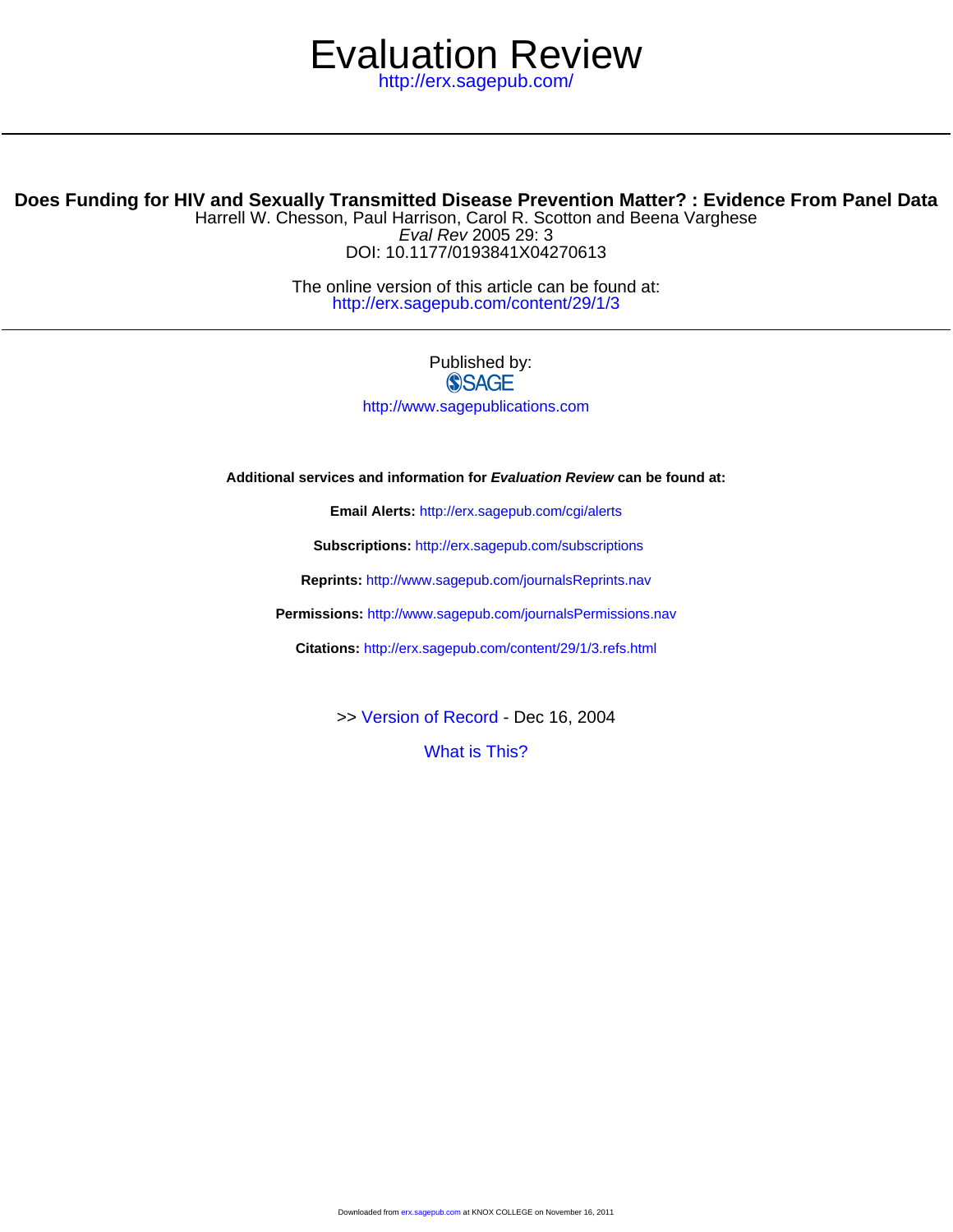# **DOES FUNDING FOR HIV AND SEXUALLY TRANSMITTED DISEASE PREVENTION MATTER?**

# **Evidence From Panel Data**

HARRELL W. CHESSON

*Centers for Disease Control and Prevention*

PAUL HARRISON *Federal Reserve Board*

CAROL R. SCOTTON *Centers for Disease Control and Prevention*

BEENA VARGHESE

*Centre for Health and Population Research*

*Since the onset of the AIDS epidemic, the Centers for Disease Control and Prevention (CDC) has allocated several billion dollars for the prevention of HIV and other sexually transmitted diseases (STDs) in the United States. Using state-level data from 1981 to 1998, the authors found that greater amounts of prevention funding in a given year are associated with reductions in reported gonorrhea incidence rates in subsequent years. The authors conclude that funding for STD and HIV prevention, on the whole, appears to have a discernable impact on the incidence of STDs.*

*Keywords: HIV; sexually transmitted diseases; gonorrhea, Centers for Disease Control and Prevention*

Sexually transmitted diseases (STDs) impose a substantial health and economic burden on the United States. More than 774,000 AIDS cases and 440,000 total deaths in persons with AIDS have been reported to the Centers for Disease Control and Prevention (CDC), and an estimated 40,000 Americans are infected with HIV each year (Division of HIV Prevention 2001). In

AUTHORS'NOTE: *The authors wish to acknowledge the helpful suggestions of Kathleen Irwin, Tom Peterman, and anonymous reviewers. This article reflects the views of the authors and not necessarily those of the Federal Reserve, the Board of Governors, or its staff.*

EVALUATION REVIEW, Vol. 29 No. 1, February 2005 3-23 DOI: 10.1177/0193841X04270613 © 2005 Sage Publications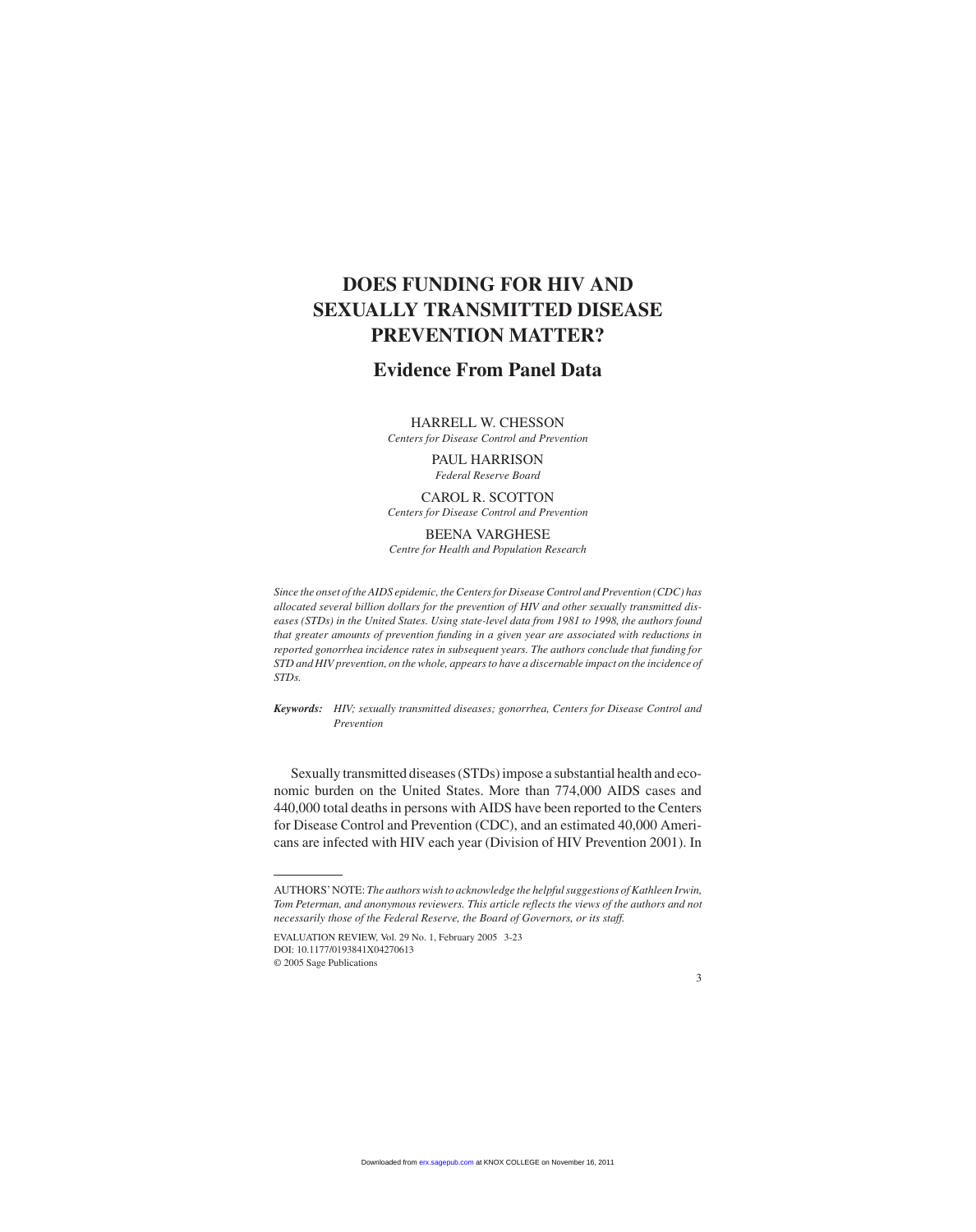#### 4 EVALUATION REVIEW / FEBRUARY 2005

addition to HIV, other STDs such as chlamydia, gonorrhea, syphilis, genital herpes, and human papillomavirus have been described as a "hidden epidemic" in the United States, with more than 12 million new cases occurring each year (Institute of Medicine 1997). These STDs can result in serious long-term health consequences such as cancer and infertility, and STDs during pregnancy can result in fetal death or disability. Furthermore, the presence of these other STDs can facilitate the transmission and acquisition of HIV (Wasserheit 1992).

The CDC is the nation's lead federal agency in STD and HIV prevention and the primary distributor of federal funds to state and local health departments and various nongovernmental agencies for STD and HIV prevention programs (Foster et al. 1999; Institute of Medicine 1997). Since the onset of the AIDS epidemic, the CDC has allocated several billion dollars for the prevention of STDs and HIV in the United States. If the prevention activities funded by CDC are effective in preventing STDs and HIV, then the amount of such funding might be an important determinant of STD and HIV incidence rates.

In this exploratory analysis, we examined the association between statelevel gonorrhea incidence rates and state-level funding from the CDC for the prevention of STDs and HIV. Our goal was to determine if an association between funding and gonorrhea incidence rates could be detected at the state level over time.

It is important, however, to note several reasons why such an association might not be detected at the state level even if the activities supported by prevention funding do indeed reduce STD incidence rates. First, the influence of prevention activities in a given state might be small relative to other factors that affect gonorrhea incidence rates. Furthermore, because interstate travel is common, changes in gonorrhea incidence rates in a given state might affect gonorrhea incidence rates in neighboring states. Second, HIV and STD prevention funding is used to support a wide range of prevention activities, some of which might have little or no effect on gonorrhea incidence despite having a substantial impact on HIV or other STDs. Third, underreporting of gonorrhea cases might blur any association between prevention activities and actual gonorrhea incidence rates. In addition, if activities supported by prevention funding help to increase detection of new STDs and to reduce underreporting, a positive association between funding and reported STD rates might be detected.

Despite the potential problems associated with an ecological analysis of the association between gonorrhea incidence rates and prevention funding, such an approach is perhaps the only way to examine the impact of HIV and STD prevention activities at the state-population level. This analysis can help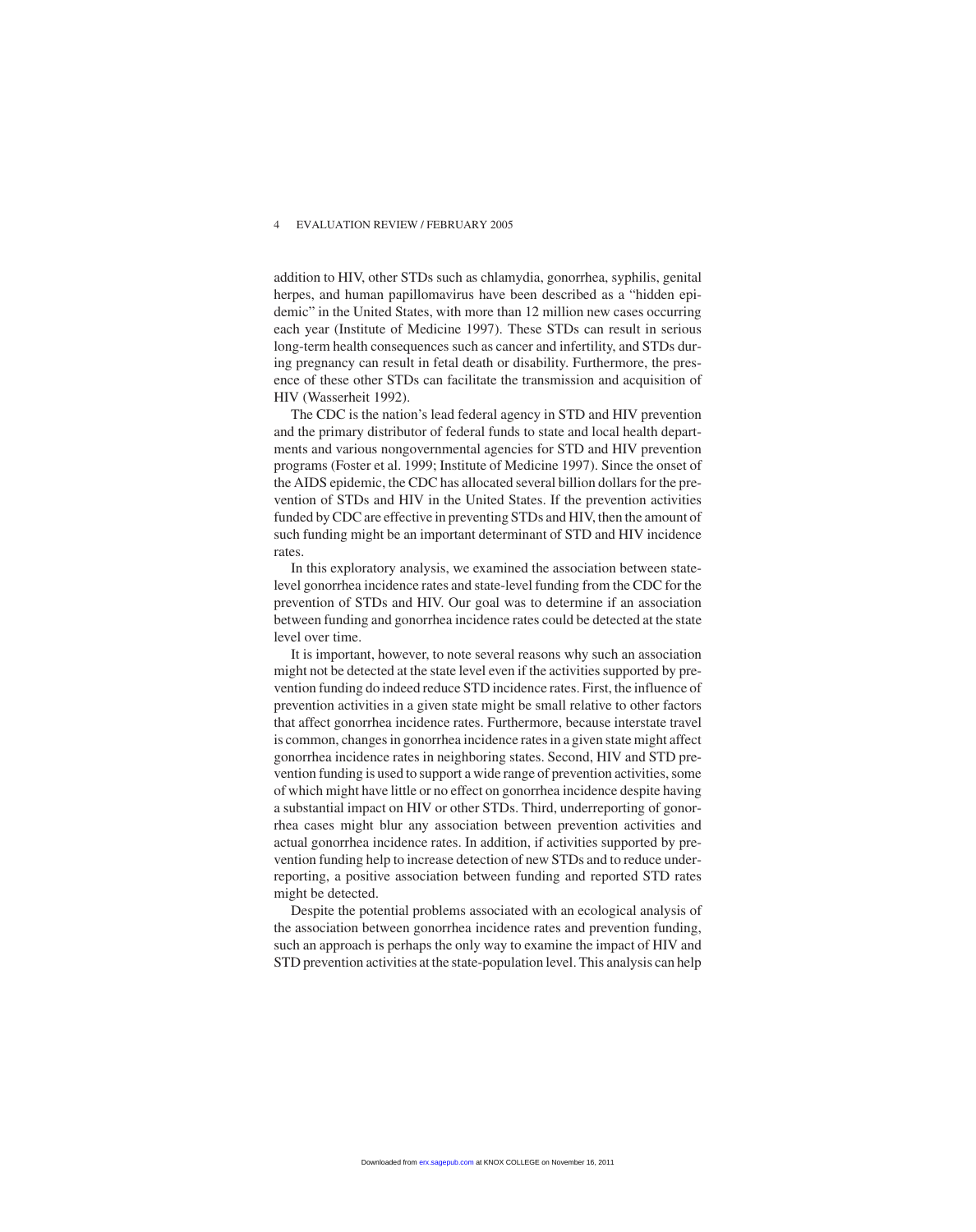answer the question: Is there any discernable impact of prevention funding on gonorrhea incidence rates?

This article is organized as follows. The first section provides a brief overview of STD and HIV prevention funding in the United States; the second section describes the data and sources; the third section describes the estimation methodology; the fourth section presents the estimation results; the fifth section examines the robustness of the findings; and the sixth section concludes.

# **BACKGROUND: STD AND HIV PREVENTION FUNDING IN THE UNITED STATES**

#### **FEDERAL PREVENTION FUNDING**

In fiscal year 1999, the CDC allocated approximately \$560 million to state and local health departments and various nongovernmental agencies to support STD and HIV prevention and control activities. These activities generally include (a) screening for HIV and other STDs; (b) counseling to help uninfected persons remain uninfected and to help infected persons avoid infecting others; (c) educational and risk reduction interventions to increase awareness of the potential risks of sexual activity and to teach methods to reduce this risk, such as abstinence or the use of condoms; (d) medical treatment of persons with curable bacterial STDs such as chlamydia, gonorrhea, and syphilis; and (e) notification and treatment of the sex partners of persons with STDs (Valdiserri et al. 1997; Institute of Medicine 1997).

The resources allocated by the CDC represent the majority of federal STD and HIV prevention funding.<sup>1</sup> In this analysis, we focused on the general STD and HIV prevention awards distributed to the 50 states and the District of Columbia. These general prevention awards represent the vast majority of federal funds provided to state health departments for STD and HIV prevention.2 Several metropolitan areas also receive awards, which we included as part of that area's state allocations (i.e., awards to Los Angeles are treated as awards to California).

# **PREVENTION FUNDING FROM OTHER SOURCES**

Although CDC funding represents the bulk of federal prevention expenditures for STD and HIV prevention, substantial prevention funding is avail-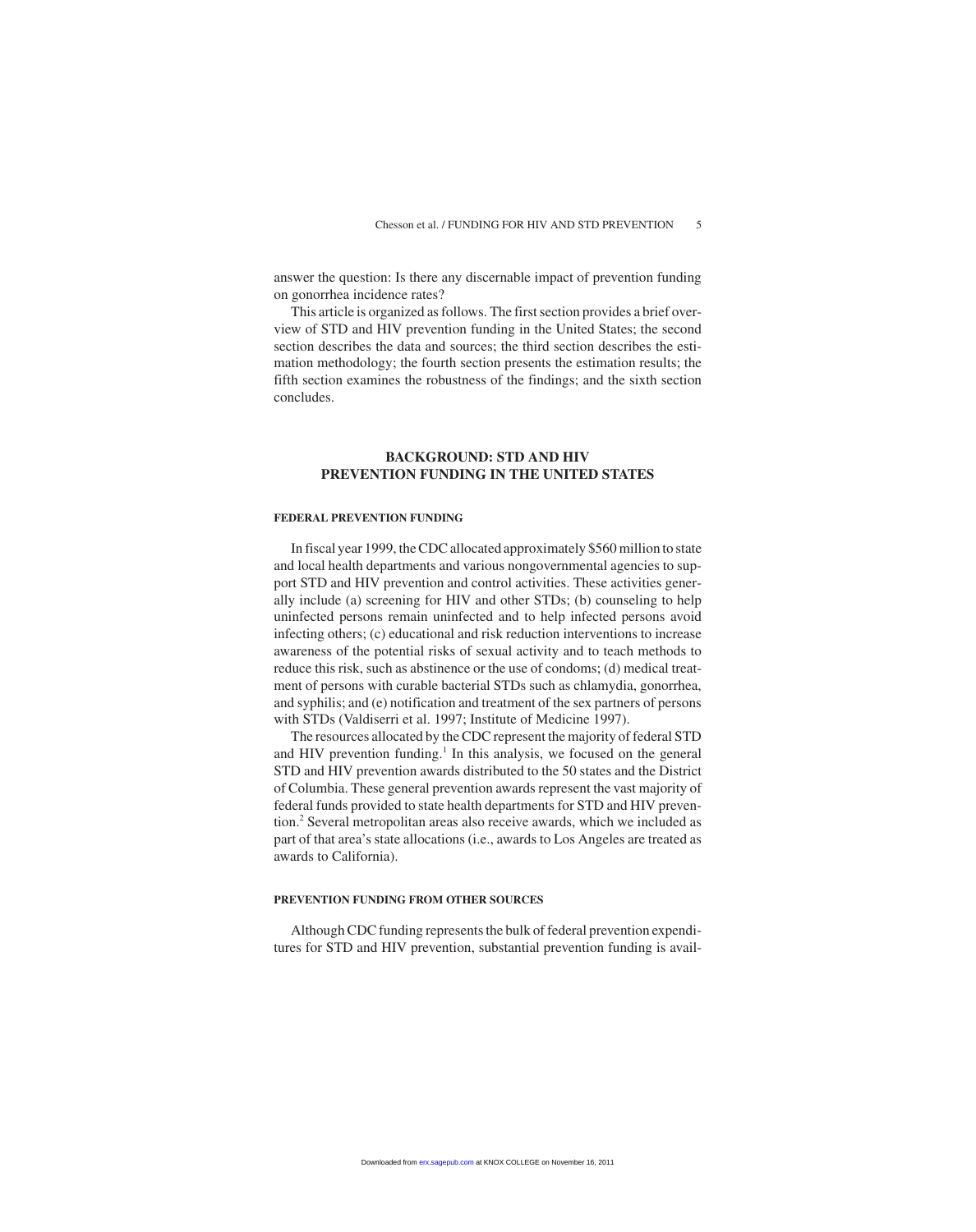#### 6 EVALUATION REVIEW / FEBRUARY 2005

able from nonfederal sources as well.<sup>3</sup> State and local governments also allocate resources for prevention. Obtaining reliable estimates of annual, statelevel funding for STD and HIV prevention from nonfederal sources during a series of years is virtually impossible. For example, STD and HIV preventionspecific funding estimates are difficult to obtain from state and local agencies because many prevention activities at the state and local level overlap with HIV care and treatment, general health education programs, and other health and social services. We therefore focused our analysis exclusively on funds distributed by the CDC. As described later, however, we did address the exclusion of non-CDC prevention funds when examining the robustness of our results.

### **PREVIOUS RESEARCH ON THE EFFECTIVENESS OF STD AND HIV PREVENTION**

A vast literature has documented the effectiveness of various STD and HIV prevention interventions in reducing risky sexual behavior (for example, by increasing condom usage or by decreasing the number of sex partners).4 In general, activities such as educational programs and screening and counseling have been found to reduce risky sexual behavior, which in turn would be expected to reduce a person's risk of acquiring an STD. A few studies have shown evidence of decreased STD incidence among participants in STD and HIV prevention activities. For example, randomized, controlled trials found that adolescents and young adults who received HIV risk reduction counseling were 20% to 30% less likely to be diagnosed with a new STD than those who received informational messages only (Kamb et al. 1998) and that minority women at high risk for STDs who participated in a three-session, small group behavioral intervention had lower incidence rates of gonorrhea and chlamydia than did those in the control group (Shain et al. 1999). These programs are examples of prevention activities that states might undertake with the general prevention awards from the CDC.

### **PREVIOUS RESEARCH ON THE RELATIONSHIP BETWEEN PREVENTION FUNDING AND STD AND HIV INCIDENCE**

Although previous research has demonstrated the effectiveness of various STD and HIV prevention activities, little attention has been focused on the importance of funding for these prevention activities. Simple observations of national trends in STD rates and STD prevention funding have provided anecdotal evidence of the importance of funding, showing that increases in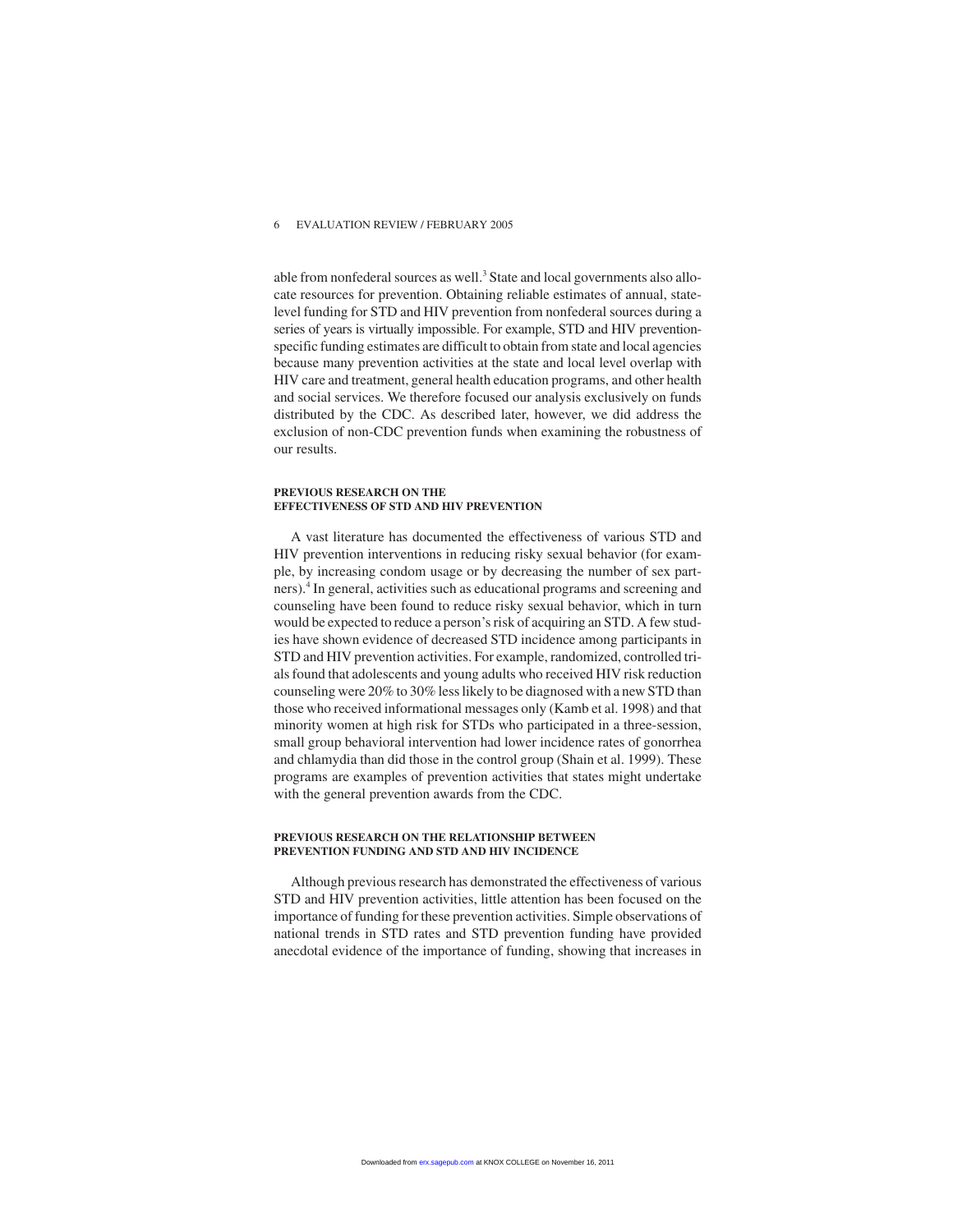syphilis and gonorrhea incidence rates have followed periods of declining federal support (in inflation-adjusted dollars) for STD prevention (Chaulk and Zenilman 1997).

To our knowledge, however, this postulated association (funding decreases lead to higher STD rates, or funding increases lead to lower STD rates) has never been examined rigorously. Our contribution to this literature is a detailed analysis of the relationship between federal STD and HIV prevention dollars and reported gonorrhea incidence rates, based on panel data from 50 states and the District of Columbia from 1981 to 1998.

We focused on gonorrhea because it is the only STD (besides syphilis) for which long-term, state-level incidence data is available. We used gonorrhea rather than syphilis as an outcome measure because gonorrhea is far more common and more evenly distributed across states than syphilis, thereby making cross-state comparisons in incidence more reliable. For example, fewer than 10,000 cases of primary and secondary syphilis were reported to the CDC each year from 1997 to 2000, whereas more than 300,000 cases of gonorrhea were reported annually during the same time period (Division of STD Prevention 2001). Primary and secondary syphilis is so concentrated geographically that in 1999, about 80% of the nation's counties reported no cases, whereas 1% of the nation's counties accounted for more than half of all cases (CDC 2001).

# **DATA**

Our data consisted of 918 observations: 18 annual observations (1981 through 1998) for all 50 states and the District of Columbia.<sup>5</sup> State-level gonorrhea incidence data were obtained from state STD surveillance reports maintained by the CDC. State-level sociodemographic data were obtained from a variety of sources (see Table 1).

Funding amounts for STD and HIV prevention allocated by the CDC were obtained from archived records. We included HIV prevention funding because HIV prevention activities that decrease a person's risk of acquiring HIV (such as abstinence or condom use) might be expected to decrease the person's risk for acquiring and transmitting gonorrhea as well. Prevention funding was based primarily on general HIV prevention awards and STD prevention awards to state health departments.<sup>6</sup>

The median amount of funding (per capita) was \$0.67 and ranged from \$0.09 to \$12.03 (see Figure 1). The median gonorrhea incidence rate was 181 cases per 100,000 persons and ranged from 4 to 2,634 (see Figure 2). In gen-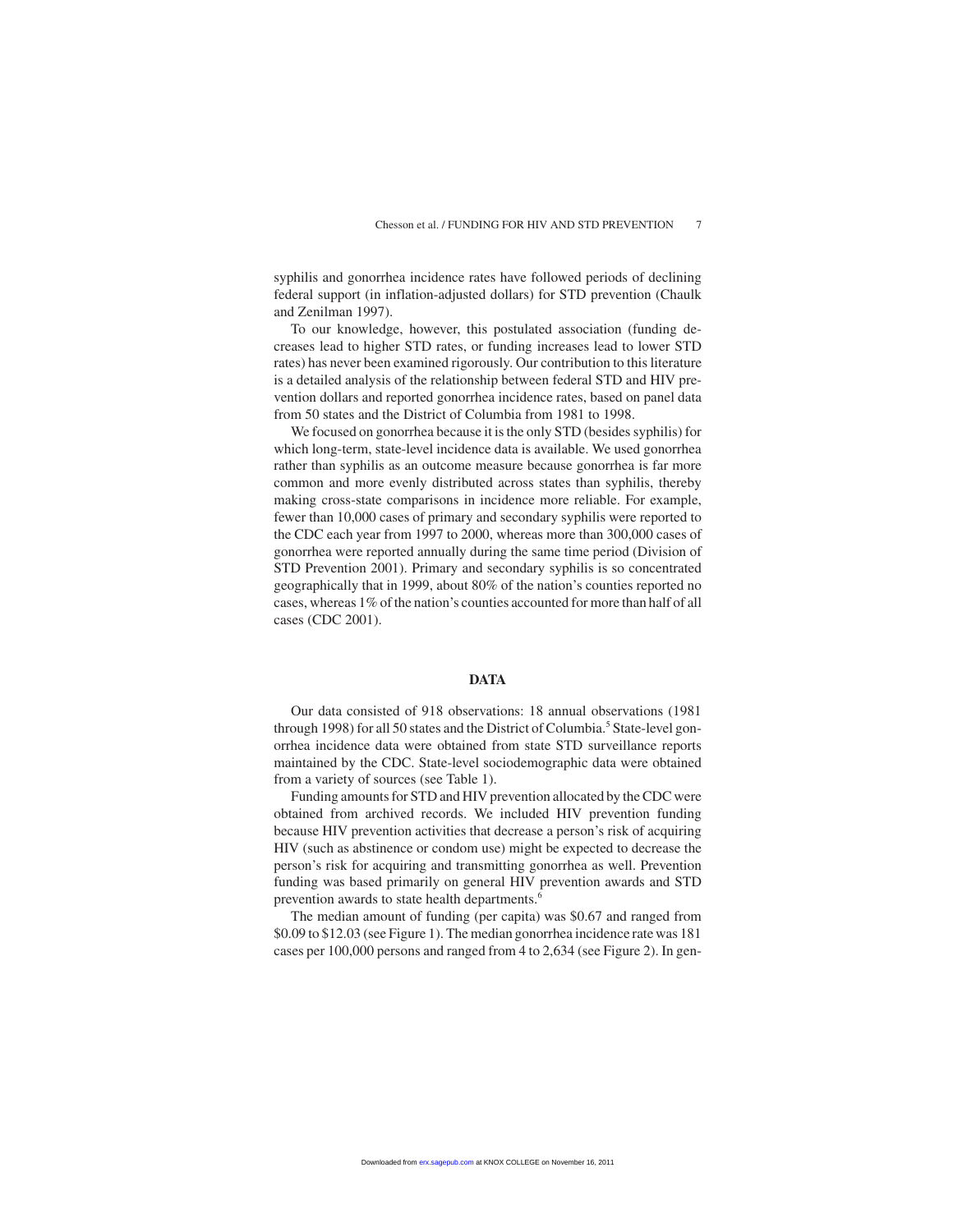|                                                   |      |      | indication of the contract of the contract of the control of the control of the control of the control of the control of the control of the control of the control of the control of the control of the control of the control                                                                                                                                                         |                                                                                                                                                            |
|---------------------------------------------------|------|------|----------------------------------------------------------------------------------------------------------------------------------------------------------------------------------------------------------------------------------------------------------------------------------------------------------------------------------------------------------------------------------------|------------------------------------------------------------------------------------------------------------------------------------------------------------|
| Variable                                          | Σ    | 59   | Description                                                                                                                                                                                                                                                                                                                                                                            | Source                                                                                                                                                     |
| GONORRHEA                                         | 257  | 303  | Gonorrhea incidence rate (new cases reported per<br>100,000 population) in year                                                                                                                                                                                                                                                                                                        | Centers for Disease Control and<br>Prevention (CDC 1999a)                                                                                                  |
| <b>FUNDING</b>                                    | 0.76 | 0.93 | and HIV prevention (in 1998 dollars per capita) in<br>Average of combined CDC funding to state for STD                                                                                                                                                                                                                                                                                 | ო<br>ეე                                                                                                                                                    |
| AIDS DEATHS                                       | 5.46 | 11.0 | Average AIDS death rate (deaths in persons with AIDS<br>age 18 and older per 100,000 overall population) in<br>fiscal years t-1, t-2, t-3                                                                                                                                                                                                                                              | $CDCb$ (1999b)                                                                                                                                             |
| <b>HLINOX</b>                                     | 0.16 | 0.02 | Fraction of state population who are age 15 to 24 in year t<br>years t-4 through t-1                                                                                                                                                                                                                                                                                                   | U.S. Census Bureau (quoted in CDC<br>1999a                                                                                                                 |
| ROBBERY                                           | 1.65 | 1.74 | Robberies committed per 100 state population in year t                                                                                                                                                                                                                                                                                                                                 | U.S. Department of Justice (http://                                                                                                                        |
| CIGARETTES                                        | 10.9 | 2.76 | State per capita cigarette consumption (cartons of 10                                                                                                                                                                                                                                                                                                                                  | www.ojp.usdoj.gov/bjs/datast.htm)<br>Orzechowski and Walker (2003                                                                                          |
| INCOME                                            | 22.8 | 4.05 | State per capita income, 1998 dollars (thousands) in year t<br>packs), based on population age 18 and older, in year t                                                                                                                                                                                                                                                                 | U.S. Department of Commerce (http://                                                                                                                       |
| POVERTY                                           | 0.14 | 0.04 | Fraction of state population who live in poverty in year t                                                                                                                                                                                                                                                                                                                             | www.bea.doc.gov/bea/regional/spi)<br>census.gov/hhes/poverty/histpov/<br>U.S. Census Bureau (http://www.                                                   |
| ALCOHOL                                           | 2.50 | 0.67 | ethanol), based on population age 14 and older, in year<br>Apparent state per capita alcohol consumption (gallons of                                                                                                                                                                                                                                                                   | and Alcoholism (http://www.niaaa.<br>nih.gov/publications/pcyr7097.txt)<br>National Institute on Alcohol Abuse<br>and Nephew et al. (2000<br>hstpov21.htm) |
| NOTE: STD = sexually transmitted disease<br>zero. |      |      | b. Obtained from surveillance records maintained by the CDC's Division of HIV/AIDS Prevention (1999b). AIDS mortality data contained missing<br>values when a state reported three or fewer AIDS deaths within a given year. In such instances, the number of AIDS deaths was assumed to be<br>a. Obtained from various CDC records as described in the Data section; see also note 6. |                                                                                                                                                            |

TABLE 1: Variables: Means. Standard Errors. Descriptions. and Sources 8**TABLE 1: Variables: Means, Standard Errors, Descriptions, and Sources**  $\overline{8}$ 

Downloaded from [erx.sagepub.com](http://erx.sagepub.com/) at KNOX COLLEGE on November 16, 2011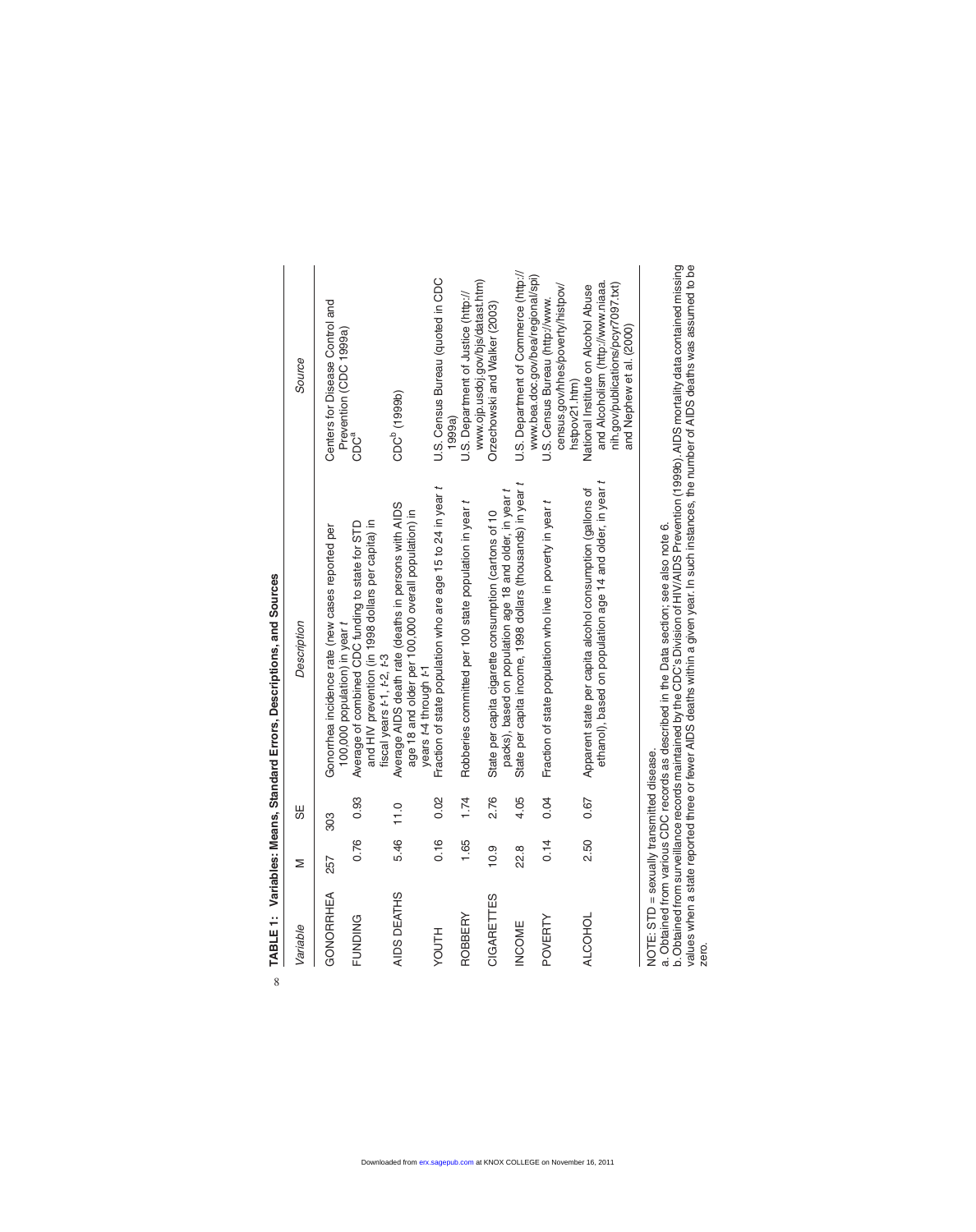

**Figure 1: Distribution of State-Level STD and HIV Prevention Funding (Dollars per Capita), 1981 to 1998**



**Figure 2: Distribution of State-Level Gonorrhea Incidence Rates (New Cases per 100,000 Persons), 1981 to 1998**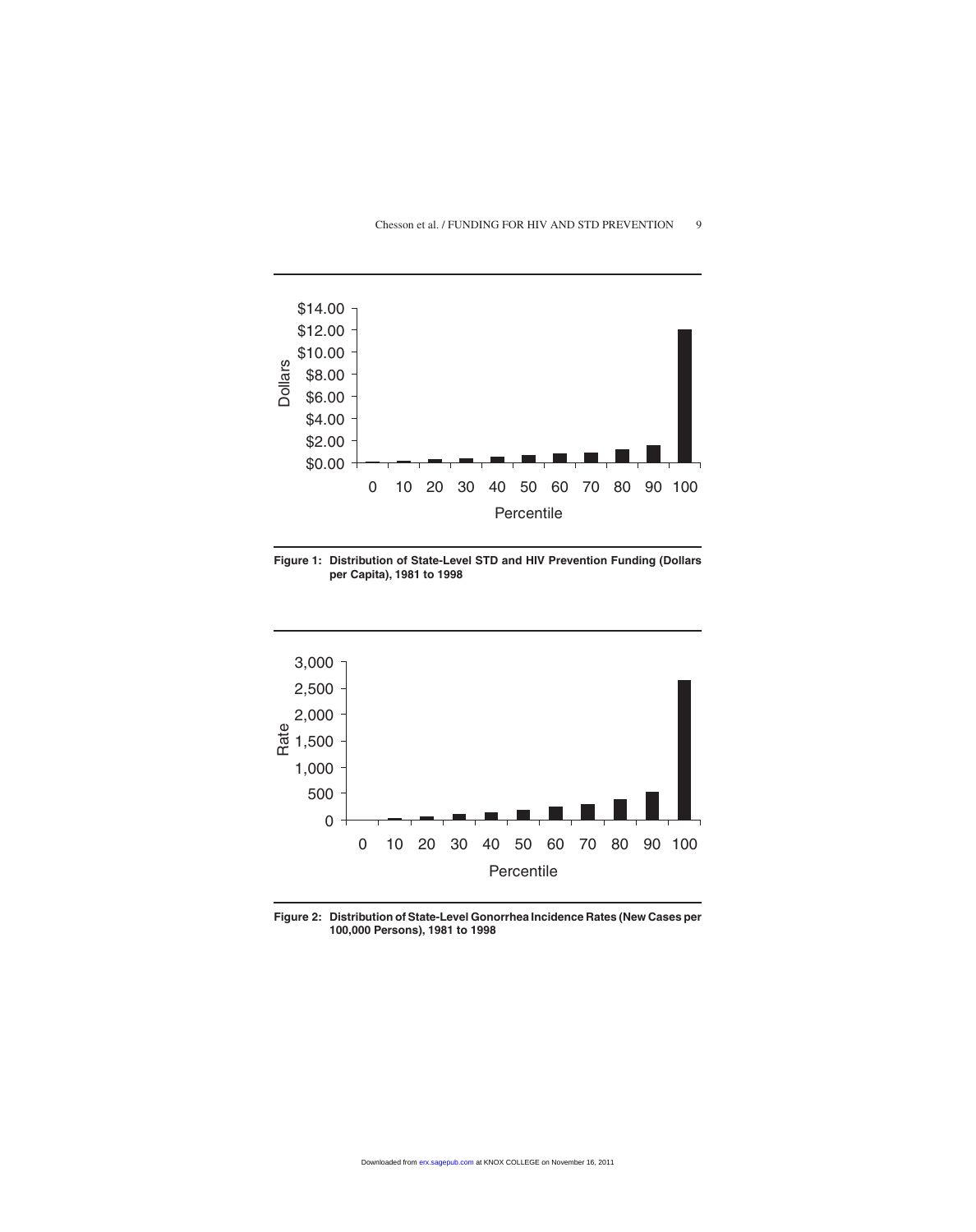

**Figure 3: Median State Gonorrhea Incidence Rate (New Reported Cases per 100,000) and Prevention Funding (Dollars per Capita), 1981 to 1998**

eral, median funding amounts increased over time, whereas median gonorrhea incidence rates decreased over time (see Figure 3).

If states with higher gonorrhea incidence rates tend to receive more STD and HIV prevention funding per capita than states with lower STD rates, funding allocation decisions could create a positive correlation between state gonorrhea incidence rates and state prevention funding in subsequent years. However, future gonorrhea incidence rates are not known when funding decisions are made. To detect any effects of funding on gonorrhea incidence rates in subsequent years, we examined the association between gonorrhea incidence rates (new cases reported per 100,000 persons) in year *t* and the average funding amounts in years *t*-1, *t*-2, and *t*-3.7

At first glance, there was no apparent association between the 3-year funding average and state gonorrhea incidence rates (see Figure 4). However, this crude analysis did not control for many other important factors that might affect gonorrhea incidence rates. For example, there may have been many constant, state-specific factors that affected gonorrhea incidence rates. When controlling for such factors by calculating the change in the state gonorrhea incidence rate (relative to that state's average incidence rate during all years), a possible association between prevention funding and gonorrhea incidence emerged (see Figure 5). To examine this association more rigorously, we needed to control for many additional factors that might affect gonorrhea incidence rates, such as factors that affect national trends in gonorrhea incidence and factors that affect state-level differences in gonorrhea incidence rates over time.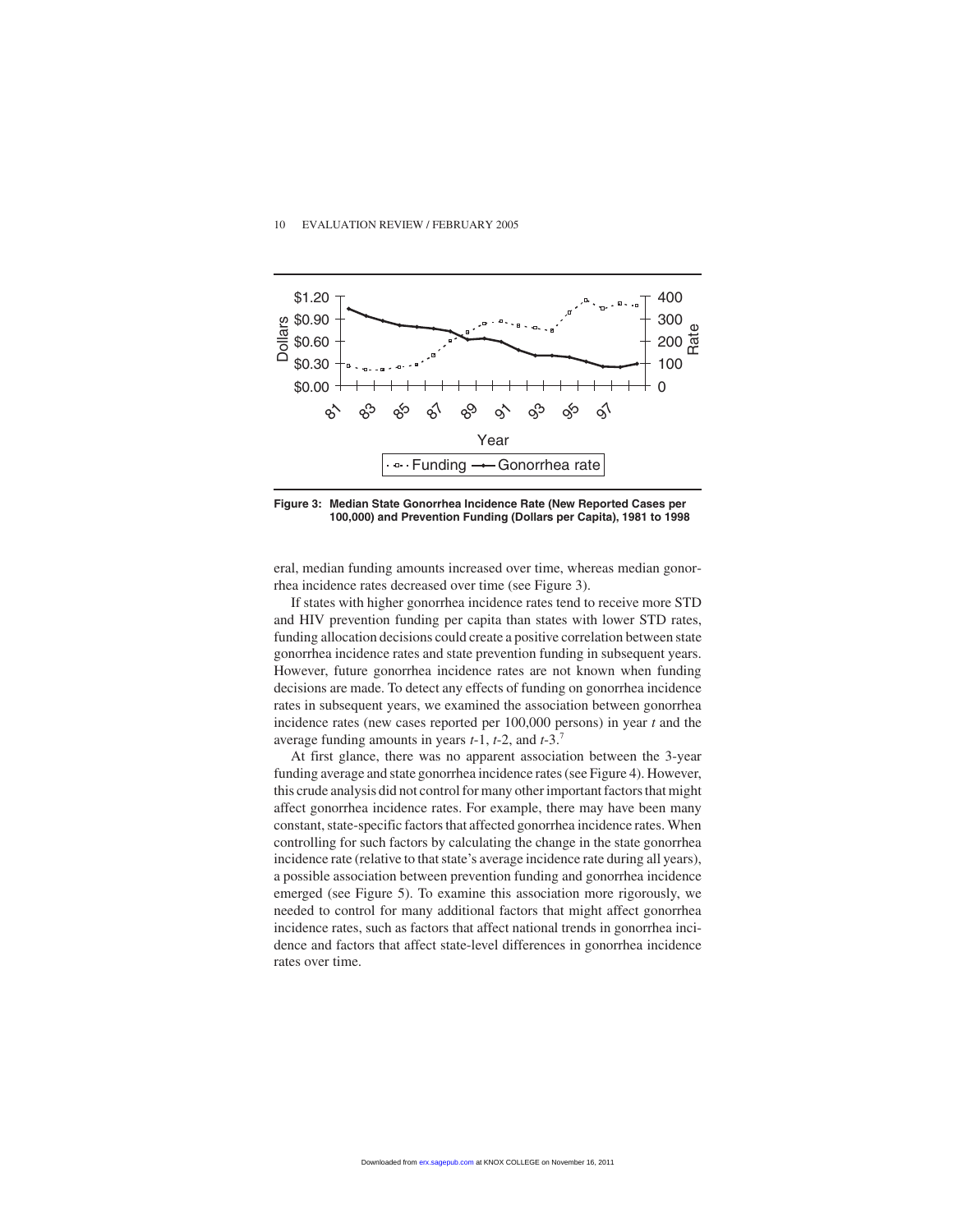



*NOTE: In this figure, funding for a given state in a given year was calculated as the average level of funding for that state in the 3 previous years. For clearer presentation, this figure excludes observations from Washington DC, for which the funding measure was more than \$10 for some years.*





*NOTE: In this figure, change in gonorrhea incidence rates for a given state in a given year was calculated as the gonorrhea incidence rate for that state in the given year minus that state's average gonorrhea incidence rate across all time periods. Funding for a given state in a given year was calculated as the average level of funding for that state in the 3 previous years. For clearer presentation, this figure excludes observations from Washington DC, for which the funding measure was more than \$10 for some years.*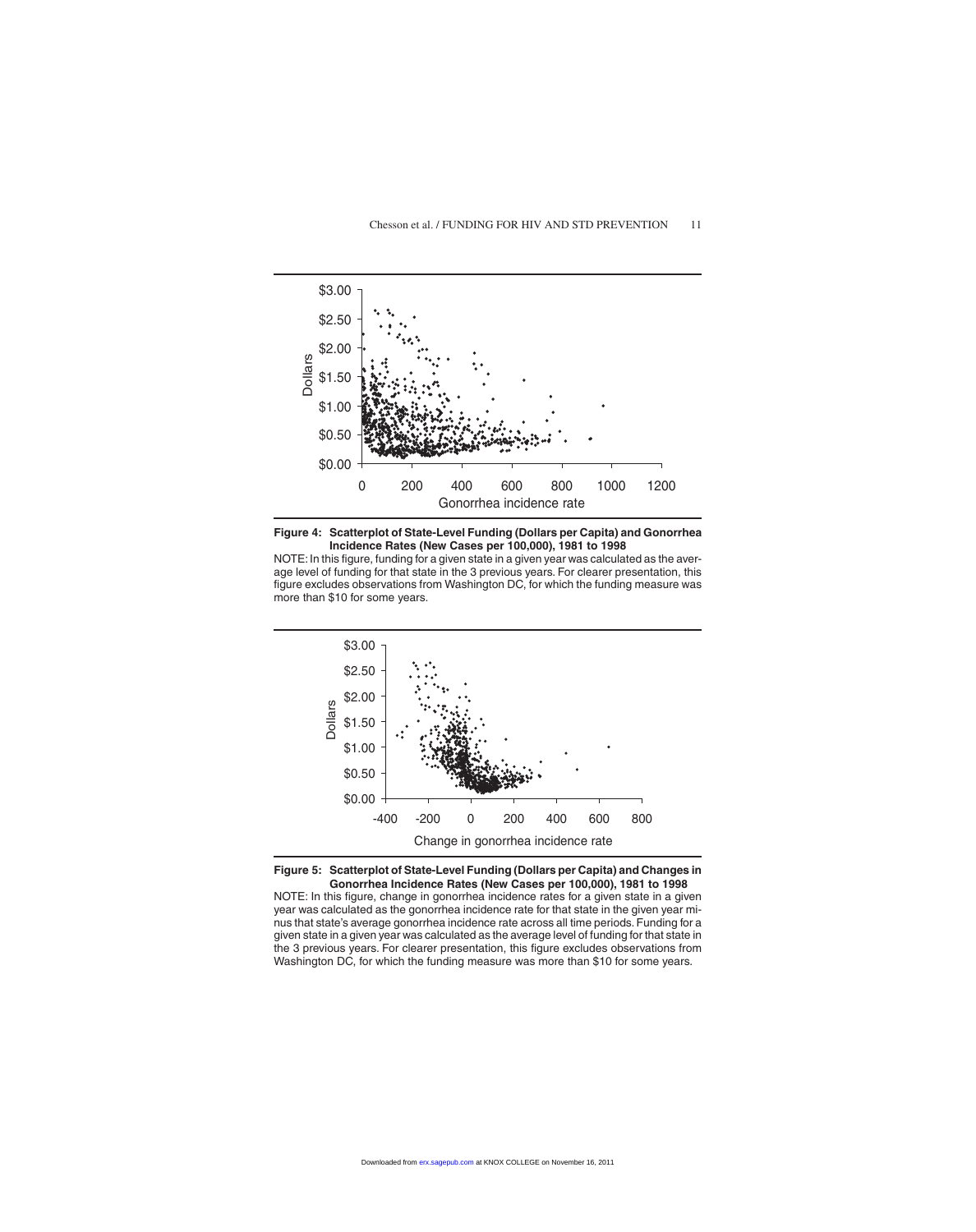## **ESTIMATION METHODOLOGY**

We used the following fixed effects model to examine the relationship between prevention funding and gonorrhea incidence rates:

 $log(GONORRHEA_{i,t}) = \beta_0 + \beta_1$  FUNDING<sub>it</sub> + β<sub>2</sub> log(GONORRHEA<sub>it-1</sub>) +  $\beta_{3i}$  STATE<sub>*i*</sub> +  $\beta_{4i}$  YEAR<sub>*t*</sub> +  $\beta_{5i}$  (STATE<sub>*i*</sub> × TREND) +  $\beta_{6i}$  (STATE<sub>i</sub> × TREND<sup>2</sup>) +  $B_7Z_{i,t}$  +  $\varepsilon_{i,t}$ ,

where  $i$  indexes states and  $t$  indexes years.<sup>8</sup> The dependent variable was the log of the gonorrhea incidence rate in state *i* in year *t*. We used the log of the incidence rates to allow for a nonlinear association with prevention funding. For example, achieving a decrease in the gonorrhea incidence rate from 10 to 0 would likely require more resources than would a decrease from 810 to 800, although these decreases are the same in absolute terms.

The independent variable of interest  $(FUNDING_{i,t})$  was the average amount of funding (in 1998 dollars per capita allocated by the CDC) for STD and HIV prevention in state *i* in fiscal years*t*-3, *t*-2, and *t*-1. If increased funding leads to decreases in gonorrhea incidence rates at the state population level, we would expect  $β_1$  to be negative.

We included dummy variables for state and year (STATE and YEAR) and a linear time trend (TREND), set to 1 in 1981, 2 in 1982, 3 in 1983, and so on. We also included a vector, *Z*, of observed, state-specific factors that may be associated with STD incidence (see Table 1). These additional factors were AIDS mortality rate, percentage of the population that is age 15 to 24, robbery rate, per capita cigarette consumption, per capita income, and poverty rate.

AIDS mortality was included as an additional explanatory variable because (a) AIDS mortality and awareness of AIDS mortality in a community might prompt safer sexual behavior and (b) AIDS mortality might influence STD rates through the loss from the population of those at higher risk of acquiring STDs (Chesson, Dee, and Aral 2003; Boily et al. 2004). We included the percentage of the population who are age 15 to 24 because gonorrhea incidence rates are typically higher in this age group (Division of STD Prevention 2001). Although STD rates are typically higher among minority groups, we did not include any controls for racial distributions in state population, as these distributions were highly correlated with the state dummy variables.<sup>9</sup>

We included the robbery rate as a proxy for illegal drug use (Corman and Mocan 2000), which, similar to alcohol consumption, is associated with risky sexual behaviors (Leigh and Stall 1993). We included cigarette con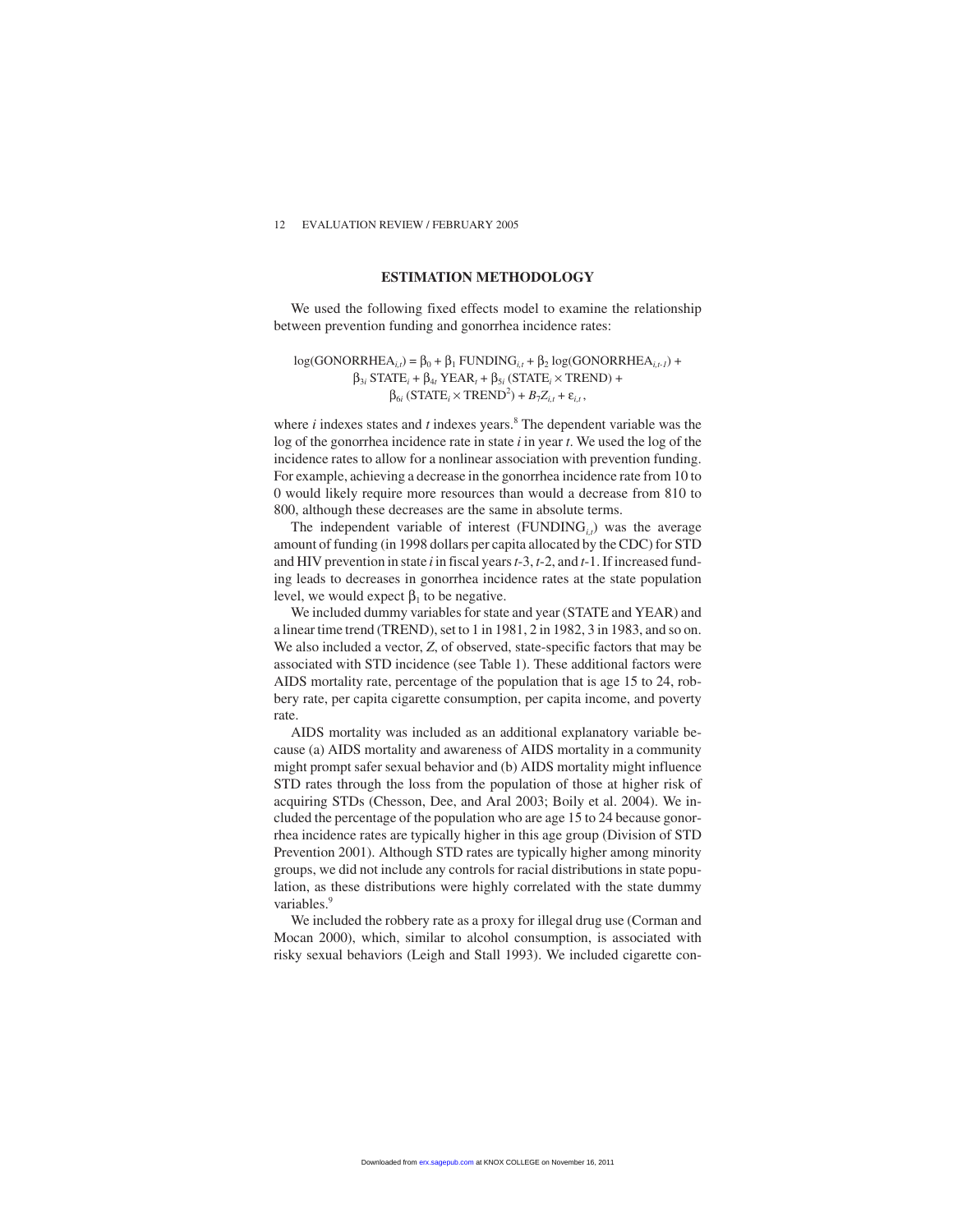sumption to control for general, population-level health behaviors that might vary across states and within states over time. Income and poverty measures were included because poverty and lack of access to quality health care are factors associated with STDs (Institute of Medicine 1997; Division of STD Prevention 2001).

### **DUMMY VARIABLES**

The STATE variables were included to capture fixed, unobserved, statespecific factors that influence gonorrhea incidence, and the YEAR variables were included to capture time-varying factors common to all states. Some state-specific factors affecting gonorrhea incidence might change over time, and unless these changes over time occur uniformly across all states, they would not be captured by the YEAR variables. We therefore included linear and quadratic trend terms (TREND and its squared value, TRENDSQ), which we multiplied by the state dummy variables to allow the coefficients of TREND and TRENDSQ to vary by state.

#### **MODEL VARIATIONS AND ESTIMATION PROCEDURE**

We estimated three model specifications. Model 1 included FUNDING and the STATE and YEAR variables as independent variables. Model 2 included the variables listed for Model 1 as well as the *Z* vector of additional explanatory variables. Model 3 included the variables listed for Model 2 as well as the TREND and TRENDSQ interaction variables.

We used two estimation procedures: ordinary least squares (OLS) and generalized least squares (GLS). These two estimation procedures offered different approaches to addressing the issue of autocorrelation in our panel data. Without such correction, the autocorrelation problem was severe. In the OLS estimations, we calculated heteroskedasticity and autocorrelationrobust standard errors as described by Newey and West (1987). Our GLS estimates used Beach and MacKinnon's (1978) maximum likelihood procedure for regressions with autocorrelated errors. We did not include the lagged dependent variable in the GLS estimations.

# **RESULTS AND DIAGNOSTIC TESTS**

The FUNDING coefficient was negative and significant in all three models (see Table 2) for both estimation procedures, indicating an inverse associ-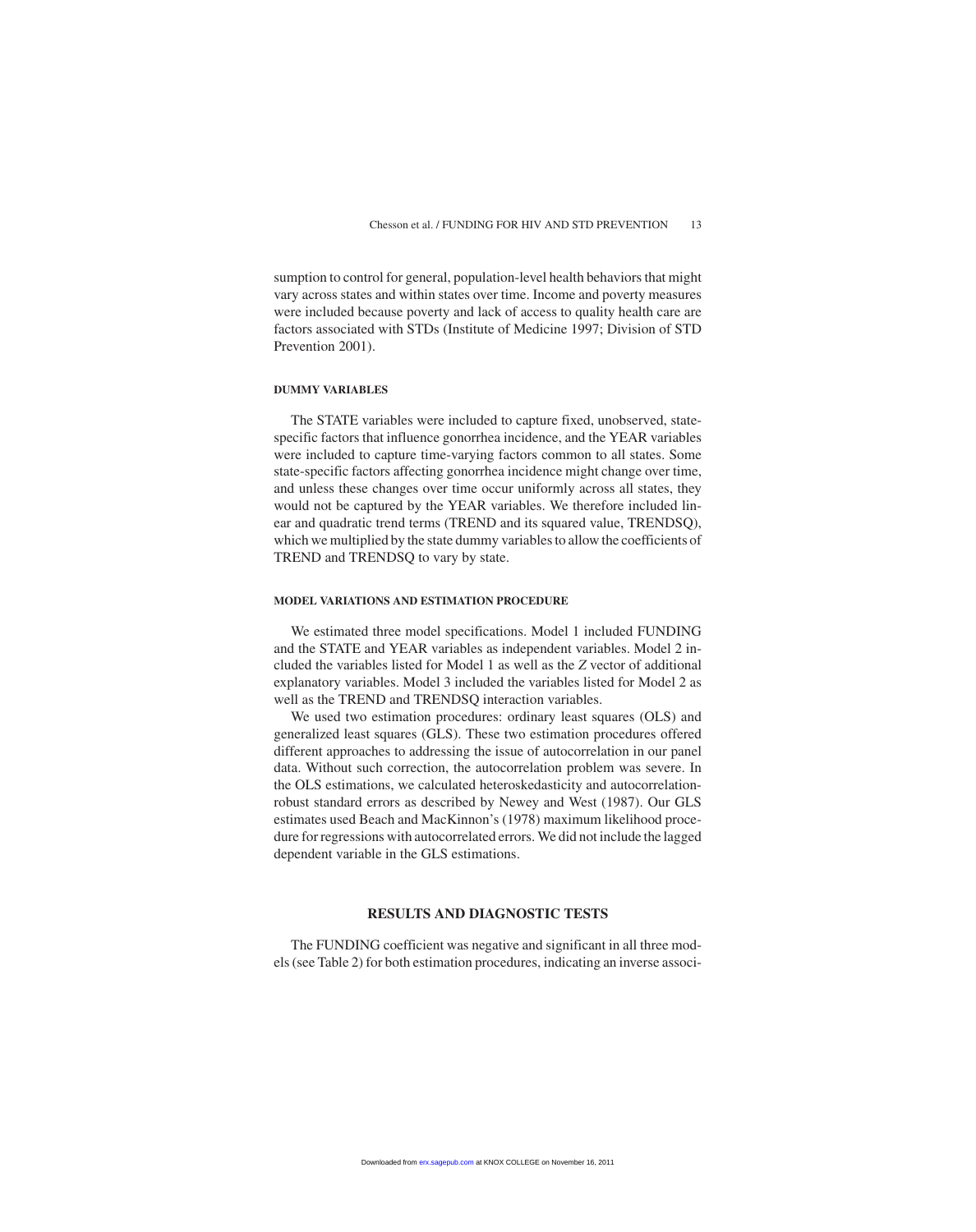|                                                                                                                                    |                     | <b>Drdinary Least Squares</b>                                                                                                                                                                                                       |                                                                                             |                                                                                                                                                                                                                                                                       |                                                        |             |       | Generalized Least Squares                                     |                                         |                      |                                                   |
|------------------------------------------------------------------------------------------------------------------------------------|---------------------|-------------------------------------------------------------------------------------------------------------------------------------------------------------------------------------------------------------------------------------|---------------------------------------------------------------------------------------------|-----------------------------------------------------------------------------------------------------------------------------------------------------------------------------------------------------------------------------------------------------------------------|--------------------------------------------------------|-------------|-------|---------------------------------------------------------------|-----------------------------------------|----------------------|---------------------------------------------------|
|                                                                                                                                    |                     | Z                                                                                                                                                                                                                                   |                                                                                             | ო                                                                                                                                                                                                                                                                     |                                                        |             |       | N                                                             |                                         | ω                    |                                                   |
| Covariates                                                                                                                         | 58<br>Coefficient   | Coefficient                                                                                                                                                                                                                         | 58                                                                                          | Coefficient                                                                                                                                                                                                                                                           | 59                                                     | Coefficient | 9S    | Coefficient                                                   | မ္ဟ                                     | Coefficient          | 58                                                |
| <b>FUNDING</b>                                                                                                                     | 0.010<br>$-0.025**$ | $-0.054***$                                                                                                                                                                                                                         | 0.021                                                                                       | $-0.181***$                                                                                                                                                                                                                                                           | 0.043                                                  | $-0.090**$  | 0.040 | $-0.243***$                                                   | 0.053                                   | $-0.244***$          | 0.060                                             |
| AIDS DEATHS                                                                                                                        |                     |                                                                                                                                                                                                                                     |                                                                                             |                                                                                                                                                                                                                                                                       |                                                        |             |       |                                                               |                                         | $-0.001$             |                                                   |
| <b>HINON</b>                                                                                                                       |                     |                                                                                                                                                                                                                                     |                                                                                             |                                                                                                                                                                                                                                                                       |                                                        |             |       |                                                               |                                         | $11.50**$            |                                                   |
| ROBBERY                                                                                                                            |                     | $\begin{array}{l} \texttt{0.05}^{\ast\ast} \\ \texttt{0.023} \\ \texttt{0.027} \\ \texttt{0.01} \\ \texttt{0.01} \\ \texttt{0.02} \\ \texttt{0.03} \\ \texttt{0.04} \\ \texttt{0.04} \\ \texttt{0.04} \\ \texttt{0.04} \end{array}$ | $\begin{array}{l} 0.02 \\ 0.01 \\ 0.000 \\ 0.000 \\ 0.000 \\ 0.000 \\ 0.000 \\ \end{array}$ | $\begin{array}{l} 0.008\\0.008\\0.008\\0.009\\0.0000\\0.0000\\0.0000\\0.0000\\0.0000\\0.0000\\0.0000\\0.0000\\0.0000\\0.0000\\0.0000\\0.0000\\0.0000\\0.0000\\0.0000\\0.0000\\0.0000\\0.0000\\0.0000\\0.0000\\0.0000\\0.0000\\0.0000\\0.0000\\0.0000\\0.0000\\0.0000$ | 0.005<br>4.00017<br>0.017<br>0.017<br>0.0000<br>0.0000 |             |       | $24$<br>$095$<br>$-0.025$<br>$-0.035$<br>$-0.035$<br>$-0.035$ | 0053<br>0.053<br>0.053<br>0.053<br>0.00 |                      | 007<br>5.056<br>5.0217<br>5.000<br>0.000<br>0.000 |
| CIGARETTES                                                                                                                         |                     |                                                                                                                                                                                                                                     |                                                                                             |                                                                                                                                                                                                                                                                       |                                                        |             |       |                                                               |                                         |                      |                                                   |
| <b>INCOME</b>                                                                                                                      |                     |                                                                                                                                                                                                                                     |                                                                                             |                                                                                                                                                                                                                                                                       |                                                        |             |       |                                                               |                                         | $0.089***0.0070.000$ |                                                   |
| POVERTY                                                                                                                            |                     |                                                                                                                                                                                                                                     |                                                                                             |                                                                                                                                                                                                                                                                       |                                                        |             |       | 0.206                                                         |                                         | $-0.224$             |                                                   |
| ALCOHOI                                                                                                                            |                     |                                                                                                                                                                                                                                     |                                                                                             |                                                                                                                                                                                                                                                                       |                                                        |             |       | $0.230***$                                                    | 0.079                                   | 0.139                |                                                   |
| Lagged depen                                                                                                                       |                     |                                                                                                                                                                                                                                     |                                                                                             |                                                                                                                                                                                                                                                                       |                                                        |             |       |                                                               |                                         |                      |                                                   |
| dent variable                                                                                                                      | $0.857***$ 0.019    | $0.809***$                                                                                                                                                                                                                          | 0.023                                                                                       | $0.459***$                                                                                                                                                                                                                                                            | 0.038                                                  |             |       |                                                               |                                         |                      |                                                   |
| State trends                                                                                                                       |                     |                                                                                                                                                                                                                                     |                                                                                             |                                                                                                                                                                                                                                                                       |                                                        |             |       |                                                               |                                         |                      |                                                   |
| included                                                                                                                           | $\frac{1}{2}$       | ş                                                                                                                                                                                                                                   |                                                                                             | Yes                                                                                                                                                                                                                                                                   |                                                        | ş           |       | $\frac{1}{2}$                                                 |                                         | Yes                  |                                                   |
| Adjusted R <sup>2</sup>                                                                                                            | .981                | 982                                                                                                                                                                                                                                 |                                                                                             | 88<br>789                                                                                                                                                                                                                                                             |                                                        | .978        |       | 979<br>840                                                    |                                         | .984<br>740          |                                                   |
| Degrees of freedom                                                                                                                 | 846                 | 839                                                                                                                                                                                                                                 |                                                                                             |                                                                                                                                                                                                                                                                       |                                                        | 847         |       |                                                               |                                         |                      |                                                   |
| NOTE: The dependent variable is log (GONORRHEA). Ordinary least squares standard errors are calculated using the Newey-West (1987) |                     |                                                                                                                                                                                                                                     |                                                                                             |                                                                                                                                                                                                                                                                       |                                                        |             |       |                                                               |                                         |                      |                                                   |

TABLE 2: Fixed Effects Estimates of Gonorrhea Incidence Rates, 1981 to 1998 **TABLE 2: Fixed Effects Estimates of Gonorrhea Incidence Rates, 1981 to 1998**

procedure for autocorrelation and heteroskedasticity-robust standard errors. Each model also includes a constant and STATE and YEAR dummy variables that are not reported in the table but are available from the authors on request. Model 3 includes the STATE  $\times$  TREND and *STATE* × *TRENDSQ terms. \*p < .10. \*\* < .05. \*\*\* p < .01.*

*p*

Downloaded from [erx.sagepub.com](http://erx.sagepub.com/) at KNOX COLLEGE on November 16, 2011

14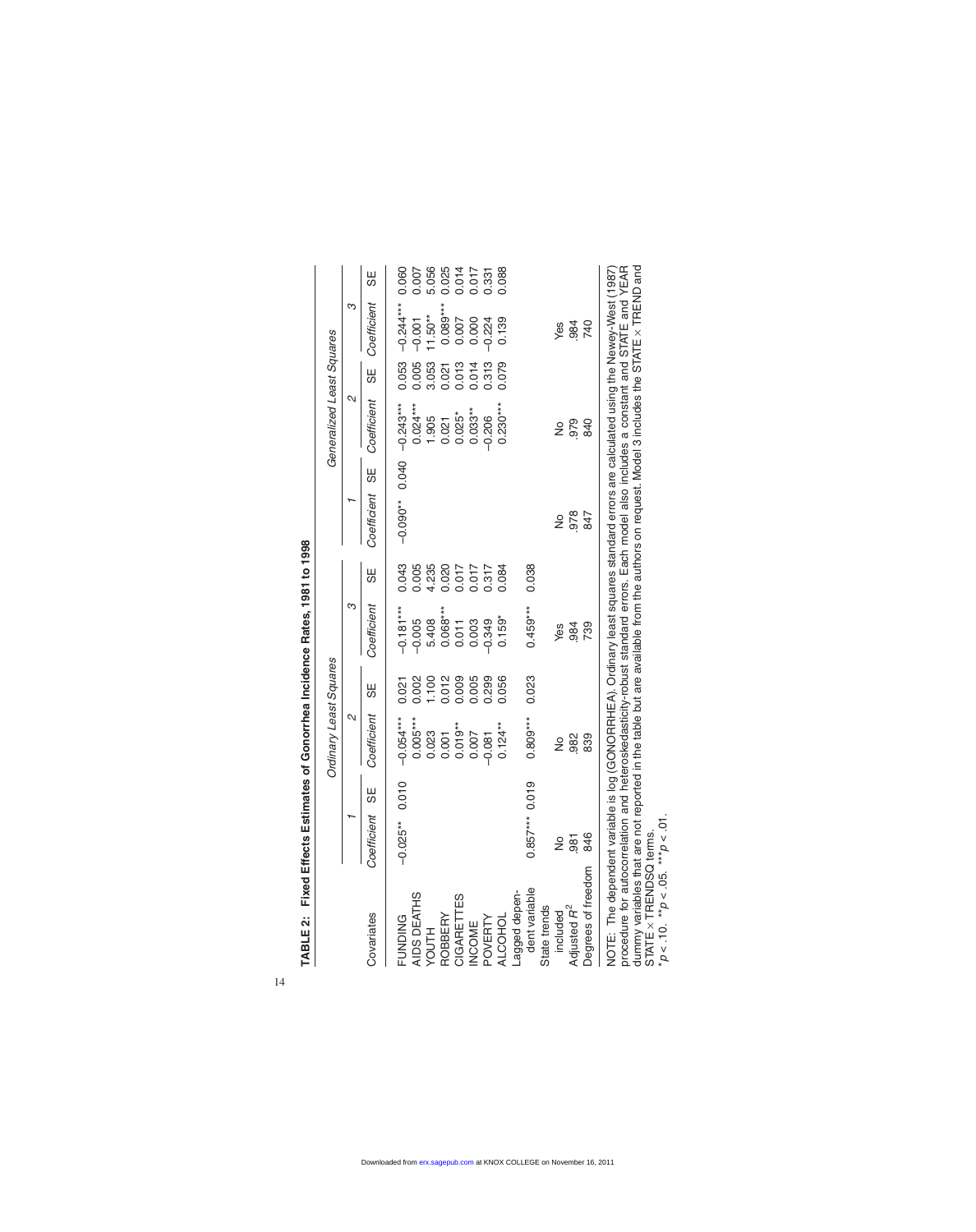ation between gonorrhea incidence rates in a given year and federal STD and HIV prevention expenditures in previous years.<sup>10</sup> Specifically, greater amounts of prevention funding in years *t*-3, *t*-2, and *t*-1 were associated with lower rates of gonorrhea in year *t*, all else being equal. We found significant residual autocorrelation in the OLS results for Model 3, but not for Models 1 and  $2.^{11}$ 

These results were obtained using the log of the gonorrhea incidence rate and the actual (nonlog) value of per capita funding. Because gonorrhea incidence rates vary by state, we assumed that a given change in funding (in absolute terms) could achieve the same relative (rather than absolute) change in gonorrhea incidence rates across states. We examined the sensitivity of our findings to our choice of functional form by repeating the OLS estimates using (a) the actual gonorrhea incidence rate rather than its log value as the dependent variable and (b) the log value of all variables (except AIDS DEATHS, which was 0 for many states in the early 1980s). Again, we found a significant inverse relationship between gonorrhea incidence rates and funding amounts (see Table 3).

We also examined transformations of the key independent variable (FUNDING) by entering FUNDING and the squared value of FUNDING as independent variables. Again, we found an inverse relationship between gonorrhea incidence rates and funding amounts (see Table 3). In instances where the coefficients of the squared value of FUNDING were positive and significant, the FUNDING coefficient was negative and significant, which would be expected if there is a diminishing marginal effect of additional funding.

We also checked for influential observations. First, we repeated our basic analysis after deleting observations in which the residual was larger than 2 standard errors. About 50 observations were omitted in each of the three models, and the relationship between funding and gonorrhea incidence rates remained significant (see Table 3). We found similar results when using 1 standard error as the cutoff (rather than 2), which resulted in the omission of about 200 observations (results not shown). We also checked for influential observations by repeating our basic analysis, deleting all observations from 10 states (the 5 states with lowest and highest gonorrhea incidence rates, based on rankings in 1981). In doing so, we found an even stronger inverse association between funding and gonorrhea incidence rates (see Table 3). Even when omitting all observations from 20 states (the 10 lowest and 10 highest as of 1981), we found a significant inverse relationship between funding and gonorrhea incidence rates (results not shown).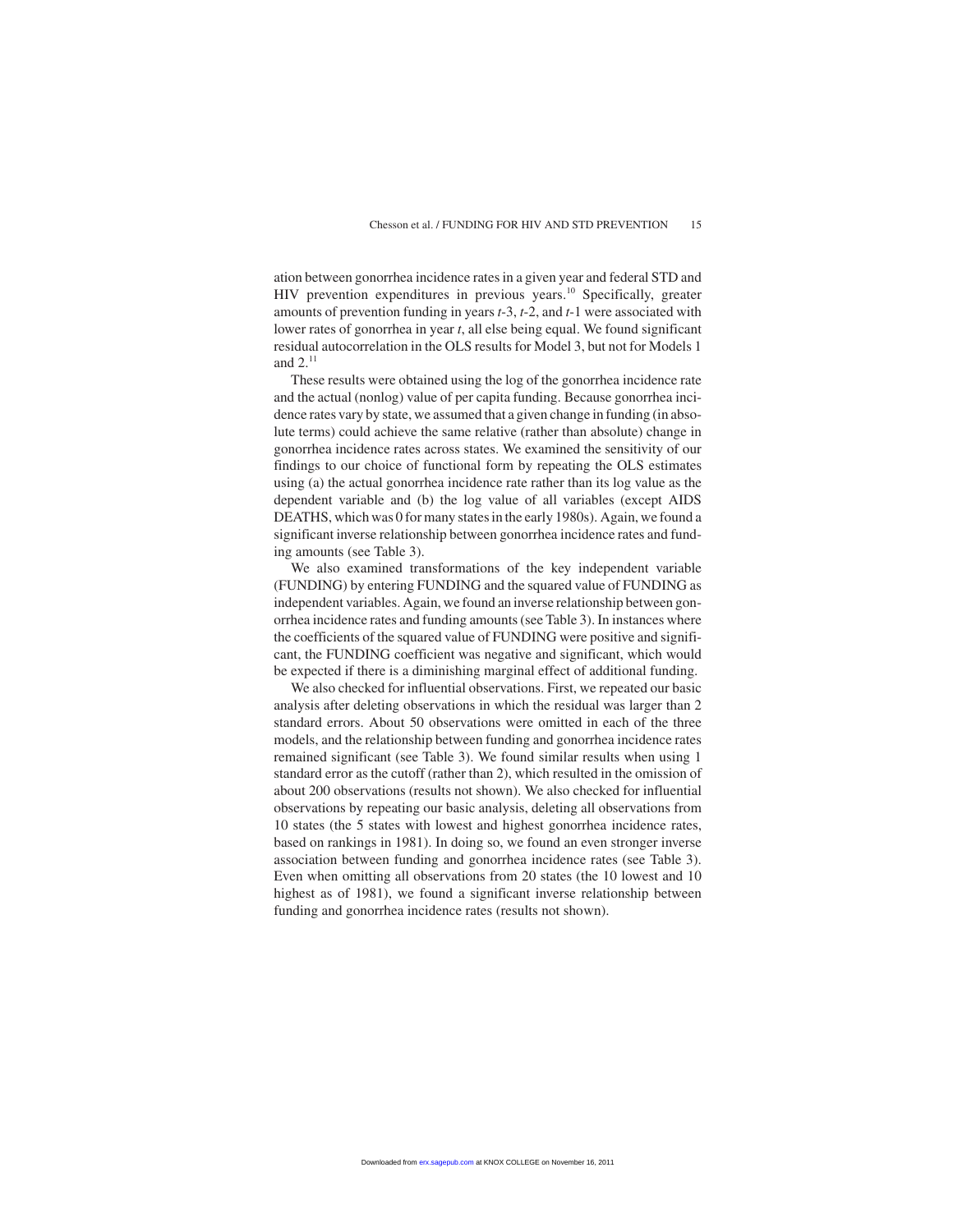| 5<br>í                   |
|--------------------------|
| ľ                        |
| $\ddot{\circ}$<br>L<br>č |
| 1<br>t<br>۱              |

|                                                          |                                                                                | Model 1     |       | Model 2     |       | Model 3     |       |
|----------------------------------------------------------|--------------------------------------------------------------------------------|-------------|-------|-------------|-------|-------------|-------|
| Robustness Test                                          | Standard Errors Shown to Right<br>Description of Coefficient and               | Coefficient | 95    | Coefficient | 56    | Coefficient | 58    |
| Testing alternative function forms                       |                                                                                |             |       |             |       |             |       |
| Using actual gonorrhea rates                             | OLS estimates of FUNDING when                                                  | $-68.88***$ | 15.16 | $-47.19***$ | 16.65 | $-99.30***$ | 37.40 |
| (not in log form) as depen-<br>dent variable             | GONORRHEA was the dependent<br>variable                                        |             |       |             |       |             |       |
| Jsing log form of gonorrhea                              | OLS estimates of FUNDING (log) when                                            | $-0.171***$ | 0.025 | $-0.142***$ | 0.029 | $-0.199***$ | 0.045 |
| variables including FUNDING<br>rates and all independent | GONORRHEA (log) was the depen-<br>dent variable                                |             |       |             |       |             |       |
| Jsing log form of gonorrhea                              | OLS estimates of FUNDING and                                                   | $-0.116***$ | 0.026 | $-0.111***$ | 0.032 | $-0.245***$ | 0.073 |
| rates, and including FUNDING                             | FUNDING <sup>2</sup> , respectively, when                                      | $0.008***$  | 0.002 | 0.006       | 0.002 | 0.009       | 0.006 |
| and FUNDING <sup>2</sup> as indepen-                     | GONORRHEA (log) was the depen-                                                 |             |       |             |       |             |       |
| dent variables                                           | dent variable                                                                  |             |       |             |       |             |       |
| Using actual gonorrhea rates                             | OLS estimates of FUNDING and                                                   | $-41.48**$  | 18.20 | $-21.61*$   | 12.35 | 9.093       | 27.31 |
| (not in log form) of gonorrhea                           | FUNDING <sup>2</sup> , respectively, when                                      | $-2.868$    | 2.277 | $-2.626$    | 1.909 | $-14.72**$  | 5.997 |
| rates and including FUNDING                              | GONORRHEA was the dependent                                                    |             |       |             |       |             |       |
| and FUNDING <sup>2</sup> as indepen-                     | variable                                                                       |             |       |             |       |             |       |
| dent variables                                           |                                                                                |             |       |             |       |             |       |
| Testing for influential observations                     |                                                                                |             |       |             |       |             |       |
| Omitting outliers                                        | OLS estimates of FUNDING when de-                                              | $-0.028***$ | 0.009 | $-0.035***$ | 0.017 | $-0.175***$ | 0.032 |
|                                                          | leting observations with residuals                                             |             |       |             |       |             |       |
|                                                          | greater than 2 standard errors                                                 |             |       |             |       |             |       |
| Omitting states with highest and                         | OLS estimates of FUNDING when de-                                              | $-0.133***$ | 0.023 | $-0.171***$ | 0.035 | $-0.344***$ | 0.067 |
| lowest gonorrhea rates                                   | leting observations from five states                                           |             |       |             |       |             |       |
|                                                          | states with lowest gonorrhea rates as<br>with highest gonorrhea rates and five |             |       |             |       |             |       |
|                                                          | of 1981                                                                        |             |       |             |       |             |       |
| NOTE: $OLS =$ ordinary least squares                     |                                                                                |             |       |             |       |             |       |

*NOTE: OLS = ordinary least squares.* NOI E: OLS = ordinary least squargress of  $p < .10$ . \*\* $p < .05$ . \*\* $p < .01$ . *\*p < .10. \*\*p < .05. \*\*\*p < .01.*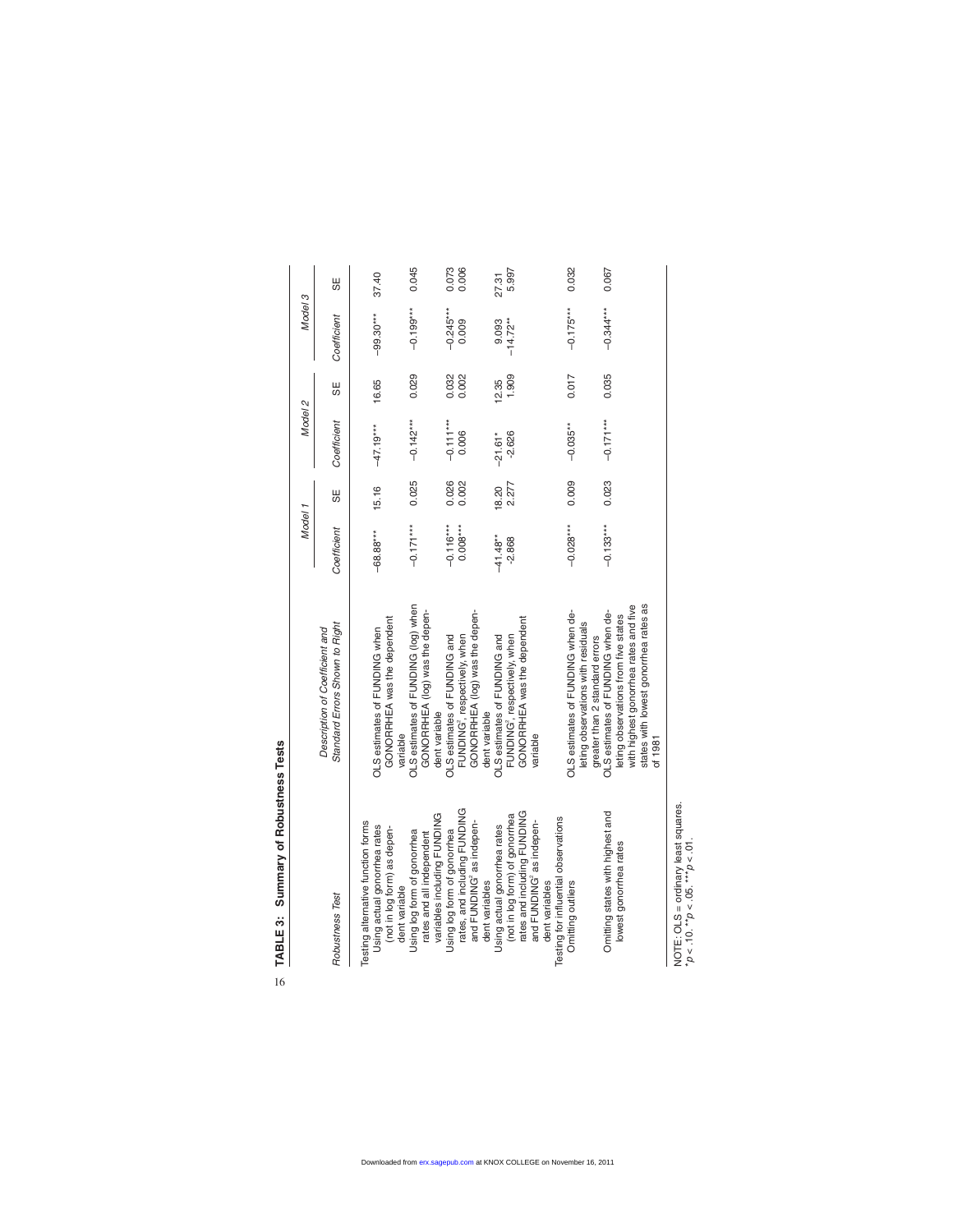# **ADDITIONAL RESULTS: ROBUSTNESS CHECKS**

The results presented thus far show a significant inverse relationship between funding amounts and gonorrhea incidence rates at the state level across a range of model specifications. These findings, however, should be considered in light of three main limitations.

First, because the degree of underreporting of gonorrhea incidence rates might vary by state, comparisons of reported STD rates across states should be interpreted with caution. However, because surveillance activities remain relatively stable from one year to the next, comparisons of trends in STD rates across states should be minimally affected by differences in surveillance activities across states (Division of STD Prevention 2001). Second, estimation of dynamic fixed effects models is potentially biased (Nickell 1981; Hsiao 1986; Baltagi 1995; Kennedy 1998).<sup>12</sup> Third, we did not include prevention funding from sources other than the CDC. To address these and other potential limitations, we examined the robustness of our findings to a wide range of alternative approaches.<sup>13</sup>

The marginal impact of CDC prevention funding may vary across states depending on how much funding is available for STD and HIV prevention in that state from sources other than the CDC. To address this issue, we allowed the FUNDING coefficient to vary by state by multiplying the FUNDING coefficient by the STATE dummy variables. We found that the sum of these 51 estimated FUNDING coefficients was negative and statistically significant and that the average magnitude of these coefficients was consistent with our findings when the FUNDING coefficient is not varied by state (results not shown).<sup>14</sup>

In our basic analysis, and in a series of robustness tests, we found a significant inverse relationship between funding and gonorrhea incidence rates in subsequent years. If this association were spurious, we might also expect funding to be associated with factors that are correlated with STD rates, such as robbery rates and/or cigarette consumption. As an additional test, we repeated the analysis using ROBBERY and CIGARETTES as dependent variables rather than GONORRHEA.<sup>15</sup> Although cigarette consumption and the robbery rate were inversely associated with lagged funding amounts in Model 1, this association did not hold in the models that included additional sociodemographic variables (results not shown). In contrast, as we have reported in this study, we found a strong inverse association between prevention funding and gonorrhea incidence rates across a range of model specifications and estimation procedures. Thus, our models predicted an effect of prevention funding on gonorrhea incidence rates but did not predict an im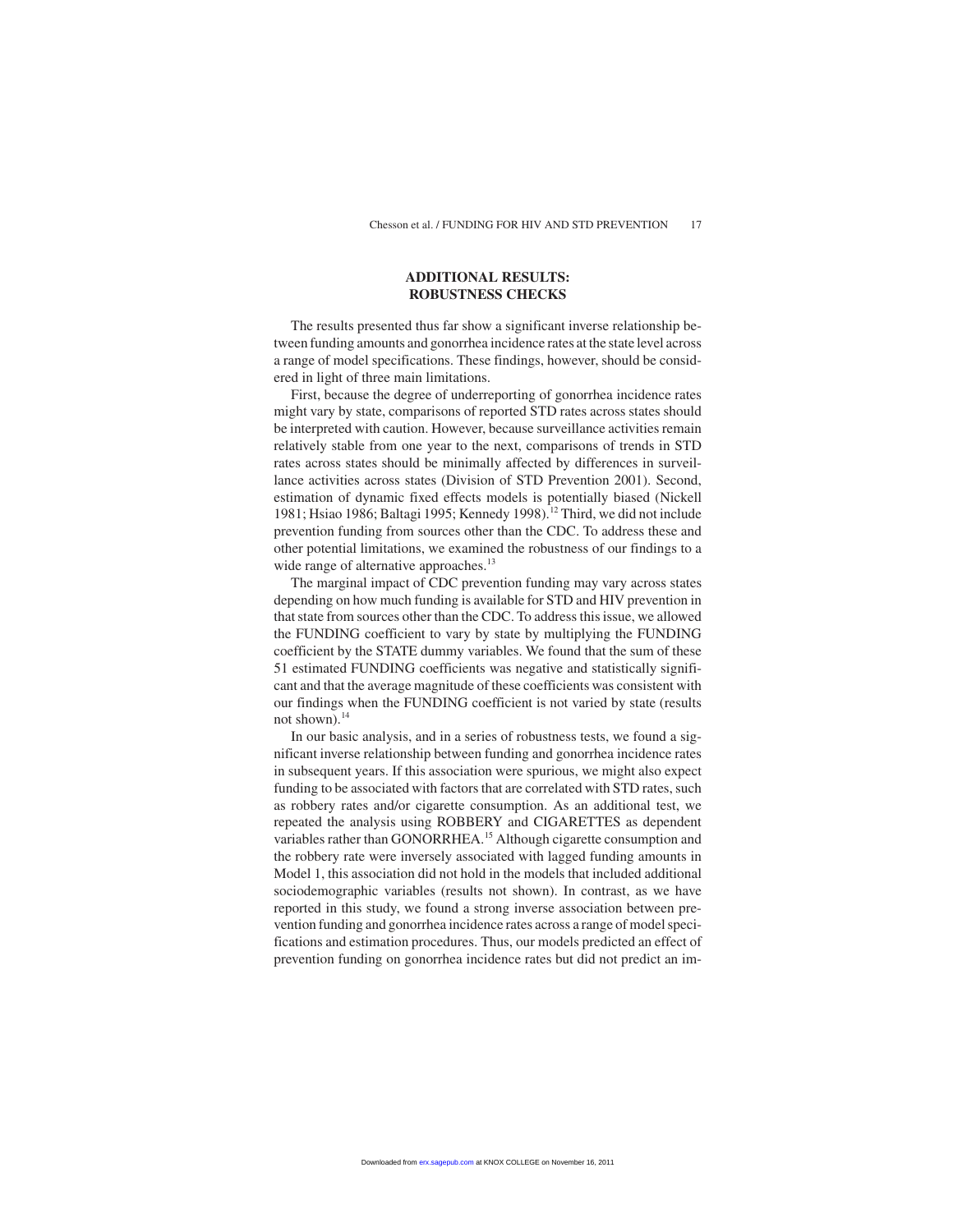plausible effect of STD and HIV prevention funding on cigarette smoking or robbery rates.

## **DISCUSSION AND CONCLUSIONS**

Our study offered evidence that greater amounts of STD and HIV prevention funding in a given year are followed by reductions in reported gonorrhea incidence rates at the state level in subsequent years. The estimated coefficients of the funding variable  $(-.025 \text{ to } -.244 \text{ in our basic analyses})$  suggest that a one-unit increase in the FUNDING variable (average dollars per capita in prevention funding in *t*-3, *t*-2, and *t*-1) is associated with a decrease in gonorrhea incidence rates in year *t* of about 2.5% to more than 20%.

If we accept the funding coefficient at face value and assume the effects on gonorrhea incidence rates are generalizable to other STDs, the estimated magnitude of the effect of funding on STD incidence rates is substantial. For example, if we assume that each one-unit increase in funding decreases all STD rates by 10% (the approximate midpoint of the estimated effects in the basic results), then STD rates with a constant funding level of \$0.76 per capita (the mean value in our sample) would be 7.6% lower in a given year than would be expected if there had been no prevention funding. Furthermore, because STD rates in a given year are correlated with rates in previous years, the actual effect of prevention funding could compound over time and could be several times greater than 7.6% annually. However, with the direct medical costs of STDs (including HIV) at \$9.3 to \$15.5 billion annually (2000 dollars; see Siegel 1997 and American Social Health Association 1998), even a 7.6% decrease in STD rates could save far more in medical costs than the \$0.76 per capita spent for prevention.

The estimated magnitude of the association may not be particularly meaningful, however, because we did not have information on prevention funding from sources other than the CDC, a fact that could bias the interpretation of the FUNDING coefficient. Furthermore, as mentioned in the introduction, there are many reasons that an association between funding and gonorrhea might not be detected at the state level, and these factors could bias the interpretation of the FUNDING coefficient as well.

Nonetheless, to our knowledge, this study is the first to demonstrate an association between federal STD and HIV prevention expenditures and reductions in gonorrhea incidence rates at the state level over time. Our findings of an association between prevention funding and gonorrhea rates at the state level are consistent with previous literature documenting the effective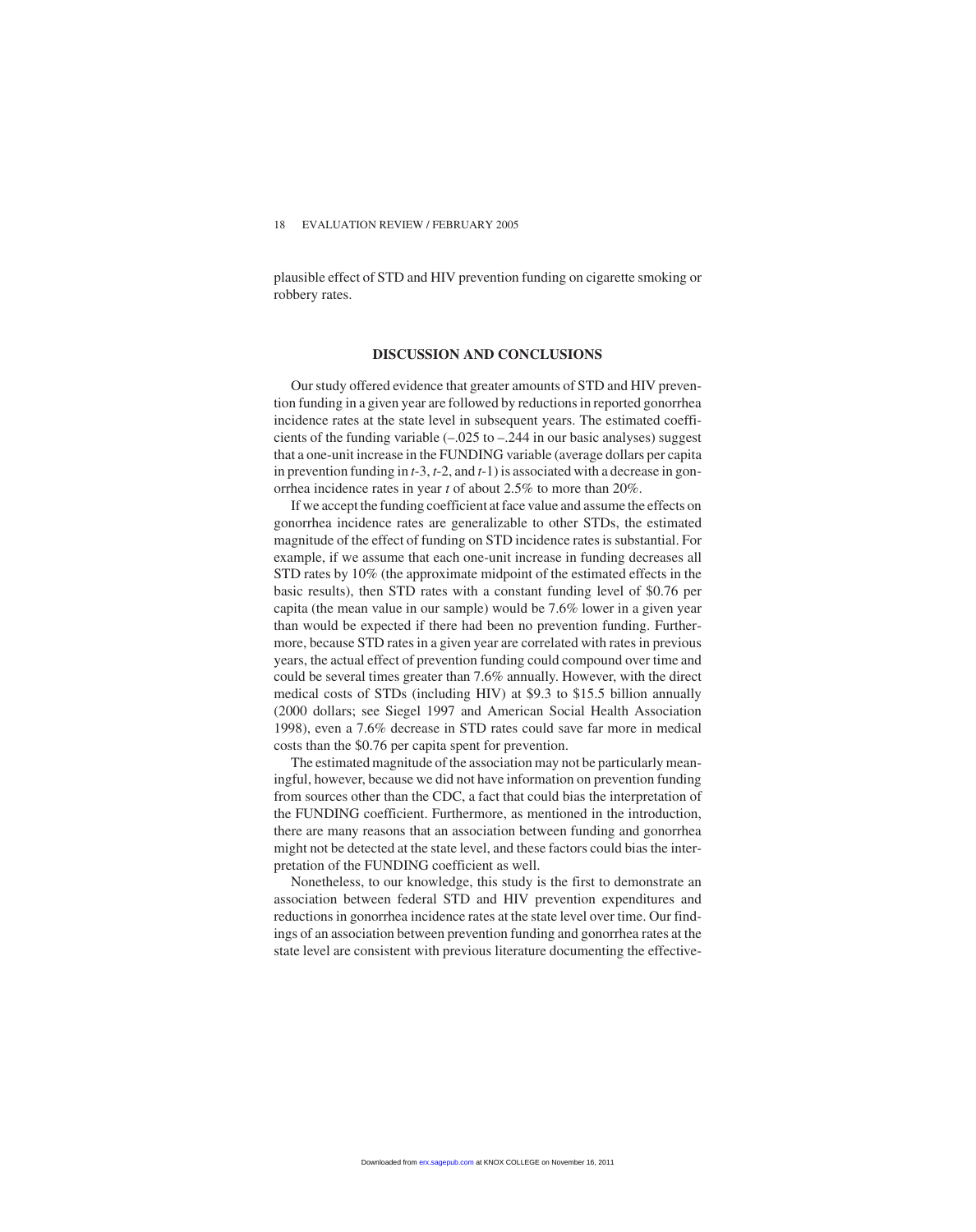ness of various HIV and STD prevention activities to which state-level prevention funding is allocated. We conclude that federally funded STD and HIV prevention activities, on the whole, appear to have a discernable effect on gonorrhea incidence rates at the state level. Because gonorrhea is a marker for risky sexual behavior, these findings are likely generalizable to some degree to other STDs, including HIV.

# **NOTES**

1. The Centers for Disease Control and Prevention's (CDC's) allocation for HIV prevention activities, for example, represents an estimated 87% of overall federal spending for HIV prevention, based on 1999 allocations (Foster et al. 1999).

2. Of the funds distributed externally for HIV prevention activities by the CDC's Division of HIV/AIDS Prevention, about two thirds are distributed through awards to state and local health departments, based on 1999 allocations (Institute of Medicine 2001). As for external distribution of sexually transmitted disease (STD) prevention funds, awards to state and local health departments comprise about 87% of the overall budget of the CDC's Division of STD Prevention, based on 1995 allocations (Institute of Medicine 1997).

3. An informal CDC survey of state and local health departments suggested that state and local funding accounts for about 58% of combined federal, state, and local funding for STD prevention activities, although this estimate varied across states from 0% to 90% (Institute of Medicine 1997). Unpublished reports from 40 states to the CDC in 2000 indicated that state and local funding accounts for about 40% of the combined state, local and federal funding for HIV prevention activities, with a range across the states from 0% to 74%.

4. See Holtgrave et al. (1995); Oakley, Fullerton, and Holland (1995); Stephenson, Imrie, and Sutton (2000); HIV/AIDS Prevention Research Synthesis Project (1999); Mullen et al. (2002); Semaan et al. (2002); Johnson et al. (2002); and Neumann et al. (2002) for reviews of this literature.

5. Because observed gonorrhea incidence rates are incomplete and subject to measurement error (owing to underreporting), and because random factors can influence gonorrhea incidence rates at the state level, we considered this data not to be a population but a representative sample that is redrawn from state-level gonorrhea rates over time and with error. The gonorrhea incidence rate was unavailable for 1 of the 918 observations.

6. We examined a variety of funding-related records. Records of HIV prevention funding appearing separately from STD prevention were available for all years after 1984. HIV prevention funding in 1985 was obtained from the list of AIDS HTLV-III Cooperative Agreement Awards. HIV prevention funding in 1986 was obtained from records of funds obligated for AIDS counseling and testing and for AIDS capacity and augmentation. HIV prevention funding from 1987 to 1998 was obtained from annual listings of HIV/AIDS Prevention Obligations. We did not attempt to exclude HIV funding targeted to reduce nonsexual transmission of HIV. STD prevention funding from 1981 to 1996 was obtained from annual listings of Venereal Disease Grant Obligations, which, beginning in 1985, were called "Sexually Transmitted Disease Control Grant Obligations." These STD control awards included financial assistance (dollars) and direct assistance (personnel, etc.) for STD prevention. For 1997 and 1998, Sexually Transmitted Dis-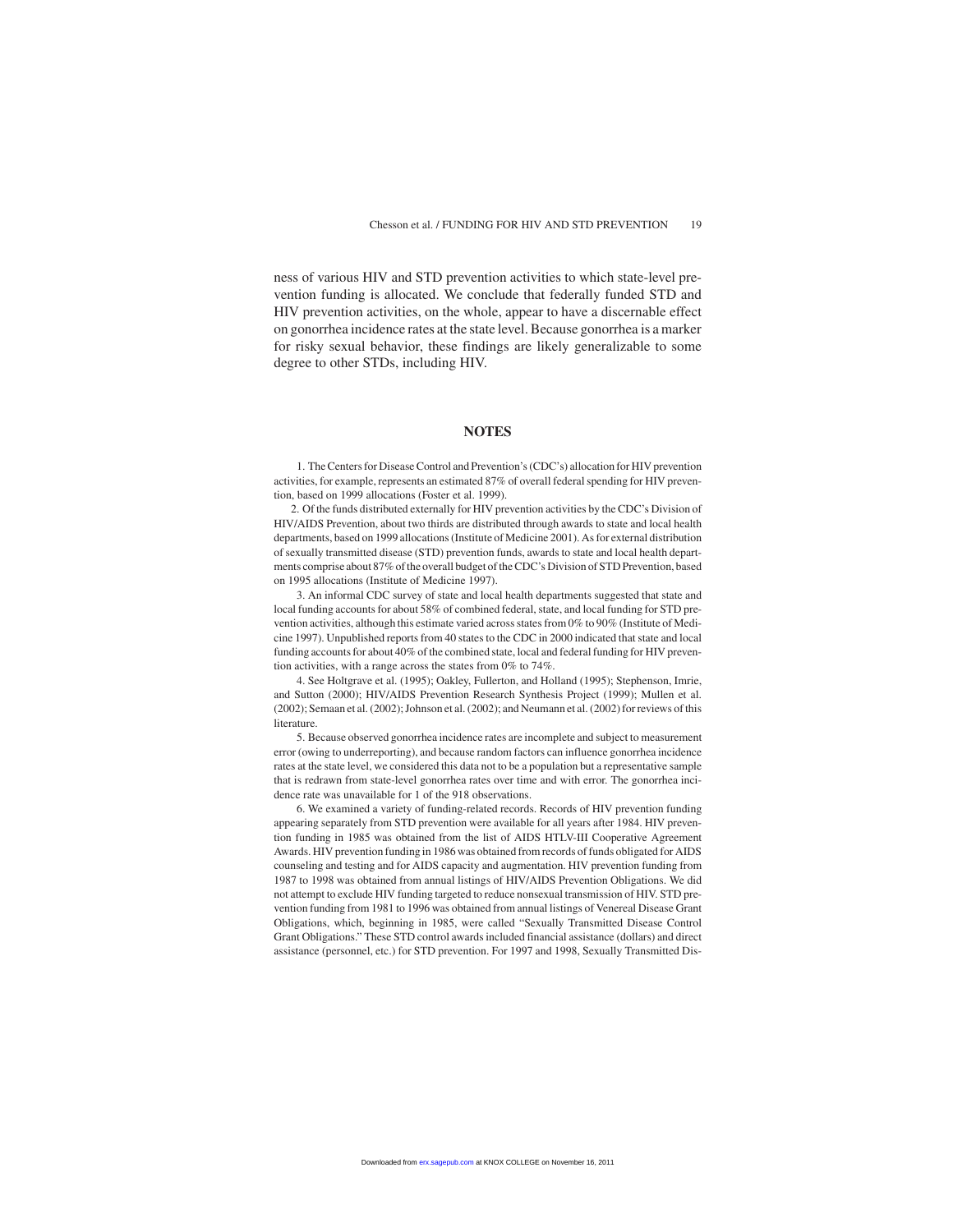#### 20 EVALUATION REVIEW / FEBRUARY 2005

ease Control Grant Obligations records were not available. For these years, STD prevention awards were calculated as the sum of direct assistance (the base amount of funding listed in records labeled "Comprehensive STD Prevention Services Funding Recommendations") and indirect assistance (based on available records of indirect assistance). In addition to these general STD prevention awards, our estimates of STD prevention funding also included infertility prevention awards (which began in 1994) and syphilis elimination awards (which began in 1998).

7. These lagged effects would be expected if prevention efforts have long-term benefits. For example, preventing gonorrhea in one person today might prevent gonorrhea in that person's subsequent sex partner or partners, in their subsequent sex partners, and so on. Using the 3-year average amount of funding also mitigates any bias created by (a) our use of fiscal-year funding records to approximate calendar-year funding or (b) by the carrying over of funds by state from one year to the next.

8. Our approach was similar to other models used in the analysis of panel data, such as Friedberg (1998) and Baughman et al. (2001).

9. Including a variable for percentage of state population that is African American had no substantial effect on the results.

10. When using syphilis rather than gonorrhea as the dependent variable, the FUNDING coefficients and *p* values were as follows: for the ordinary least squares (OLS) Model 1, –.070 (*p* = .052); for OLS Model 2, –.007 (*p* = .925); for OLS Model 3, –.231( *p* = .071); for generalized least squares (GLS) Model 1, –.118 (*p* = .158); fpr GLS Model 2, .071 (*p* = .600); and for GLS Model 3, –.159 (*p* = .356).

11. We regressed the residual on the lagged residual and all other explanatory variables and tested the significance of the coefficient of the lagged residual (Kennedy 1998).

12. We note, however, that Baltagi and Griffin (1997) found that least squares fixed effects models with lagged dependent variables perform well in Monte Carlo exercises when compared to alternative instrumental variable methods.

13. We performed numerous other estimations in addition to those reported in the main text. First, we found similar results when we used two-stage least squares, an instrumental variable technique (Wooldridge 2002). This approach was analogous to (a) regressing the lagged dependent variable on the second lag of the dependent variable and all of the other independent variables and (b) estimating the original models using the predicted (rather than actual) value of the lagged dependent variable. Second, we examined the sensitivity of our findings to changes in the number of lags included in the funding variable. We found similar results when applying a 1-year moving average and a 5-year moving average. Third, because the marginal impact of CDC funding on gonorrhea incidence might vary over time, we allowed the FUNDING coefficient to vary by year. The sum of the YEAR × FUNDING coefficients was negative and significant in all three model specifications. Finally, we abandoned the state fixed-effects approach and instead examined the relationship between changes in prevention funding and changes in STD rates. Specifically, we repeated the OLS estimations, entering each variable in terms of its percentage change from the previous year. Because each variable (except the constant, YEAR, STATE-trend interaction terms, and AIDS mortality) was entered as a percentage change, we did not include state dummy variables. Percentage changes in funding were inversely associated with percentage changes in gonorrhea incidence rates, a finding consistent with our fixed-effects results.

14. Specifically, we used the *t*statistic calculated as the sum of the coefficients divided by the standard error.

15. For consistency with our original analysis, the dependent variable and its lagged value were both in log form, and we substituted GONORRHEA in place of ROBBERY (CIGARETTES) as an independent variable when ROBBERY (CIGARETTES) was the dependent variable.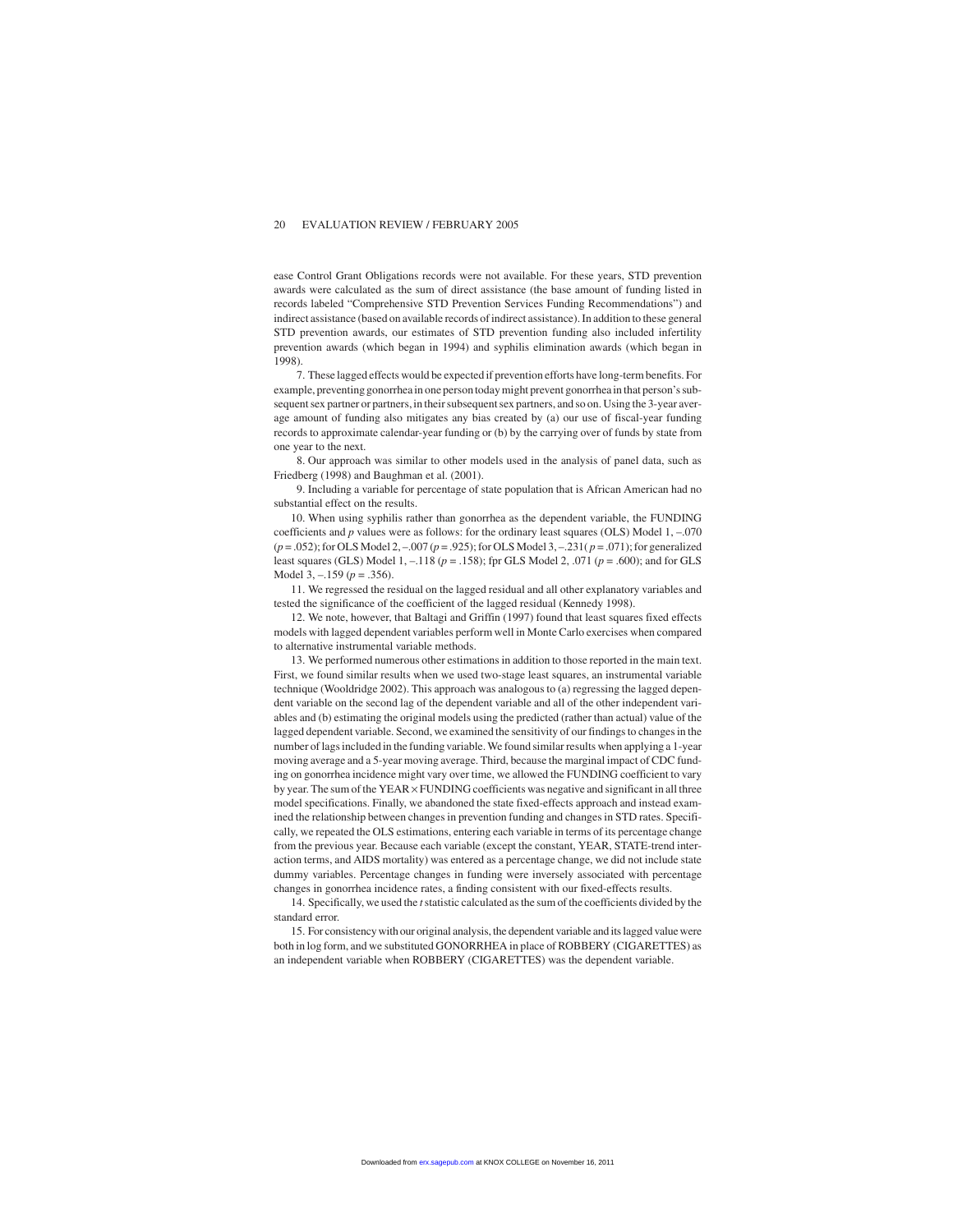## **REFERENCES**

American Social Health Association. 1998. *Sexually transmitted diseases in America: How many cases and at what cost?* Menlo Park, CA: Kaiser Family Foundation.

Baltagi, B. H. 1995. *Econometric analysis of panel data*. Chichester, UK: Wiley.

- Baltagi, B. H., and J. M. Griffin.1997. Pooled estimators vs. their heterogeneous counterparts in the context of dynamic demand for gasoline. *Journal of Econometrics* 77:303–27.
- Baughman, R., M. Conlin, S. Dickert-Conlin, and J. Pepper. 2001. Slippery when wet: The effects of local alcohol access laws on highway safety. *Journal of Health Economics* 20: 1089–1096.
- Beach, C., and J. MacKinnon. 1978. A maximum likelihood procedure for regression with autocorrelated errors. *Econometrica* 46:51–58.
- Boily, M. C., F. I. Bastos, K. Desai, and B. Masse. 2004. Changes in the transmission dynamics of the HIV epidemic after the wide-scale use of antiretroviral therapy could explain increases in sexually transmitted infections: Results from mathematical models. *Sexually Transmitted Diseases* 31:100–113.
- Centers for Disease Control and Prevention. 1999a. Sexually transmitted disease surveillance, 1998. Atlanta, GA: U. S. Department of Health and Human Services, Centers for Disease Control and Prevention.
- Centers for Disease Control and Prevention. 1999b. HIV/AIDS surveillance report, 1999; 11 (No. 2). Atlanta, GA: U.S. Department of Health and Human Services, Centers for Disease Control and Prevention.
- Centers for Disease Control and Prevention. 2001. Primary and secondary syphilis—United States, 1999. *Morbidity & Mortality Weekly Report* 50:113–17.
- Chaulk, C. P., and J. Zenilman. 1997. Sexually transmitted disease control in the era of managed care: "Magic bullet" or "shadow on the land"? *Journal of Public Health Management & Practice* 3:61–70.
- Chesson, H. W., T. S. Dee, and S. O. Aral. 2003. AIDS mortality may have contributed to the decline in syphilis rates in the United States in the 1990's. *Sexually Transmitted Diseases* 30 (5): 419–24.
- Corman, H., and H. N. Mocan. 2000. A time-series analysis of crime, deterrence, and drug abuse in New York City. *American Economic Review* 90:584–604.
- Division of HIV Prevention. 2001. *A glance at the HIV epidemic*. Atlanta, GA: Centers for Disease Control and Prevention.
- Division of STD Prevention. 2001. *Sexually transmitted disease surveillance, 2000*. Atlanta, GA: Department of Health and Human Services, Centers for Disease Control and Prevention.
- Foster, S., A. Gregory, P. Niederhausen, D. Rapallo, and T. Westmoreland. 1999. *Federal HIV/ AIDS spending: A budget chartbook*. Menslo Park, CA: Henry J. Kaiser Family Foundation.
- Friedberg, L. 1998. Did unilateral divorce raise divorce rates? Evidence from panel data. *American Economic Review* 88:608–27.
- HIV/AIDS Prevention Research Synthesis Project. 1999. *Compendium of HIV prevention interventions with evidence of effectiveness*. Atlanta, GA: Centers for Disease Control and Prevention.
- Holtgrave, D. R., N. L. Qualls, J. W. Curran, R. O. Valdiserri, M. E. Guinan, and W. C. Parra. 1995. An overview of the effectiveness and efficiency of HIV prevention programs. *Public Health Reports* 110:134–46.
- Hsiao, C. 1986. *Analysis of panel data*. Cambridge, UK: Cambridge University Press.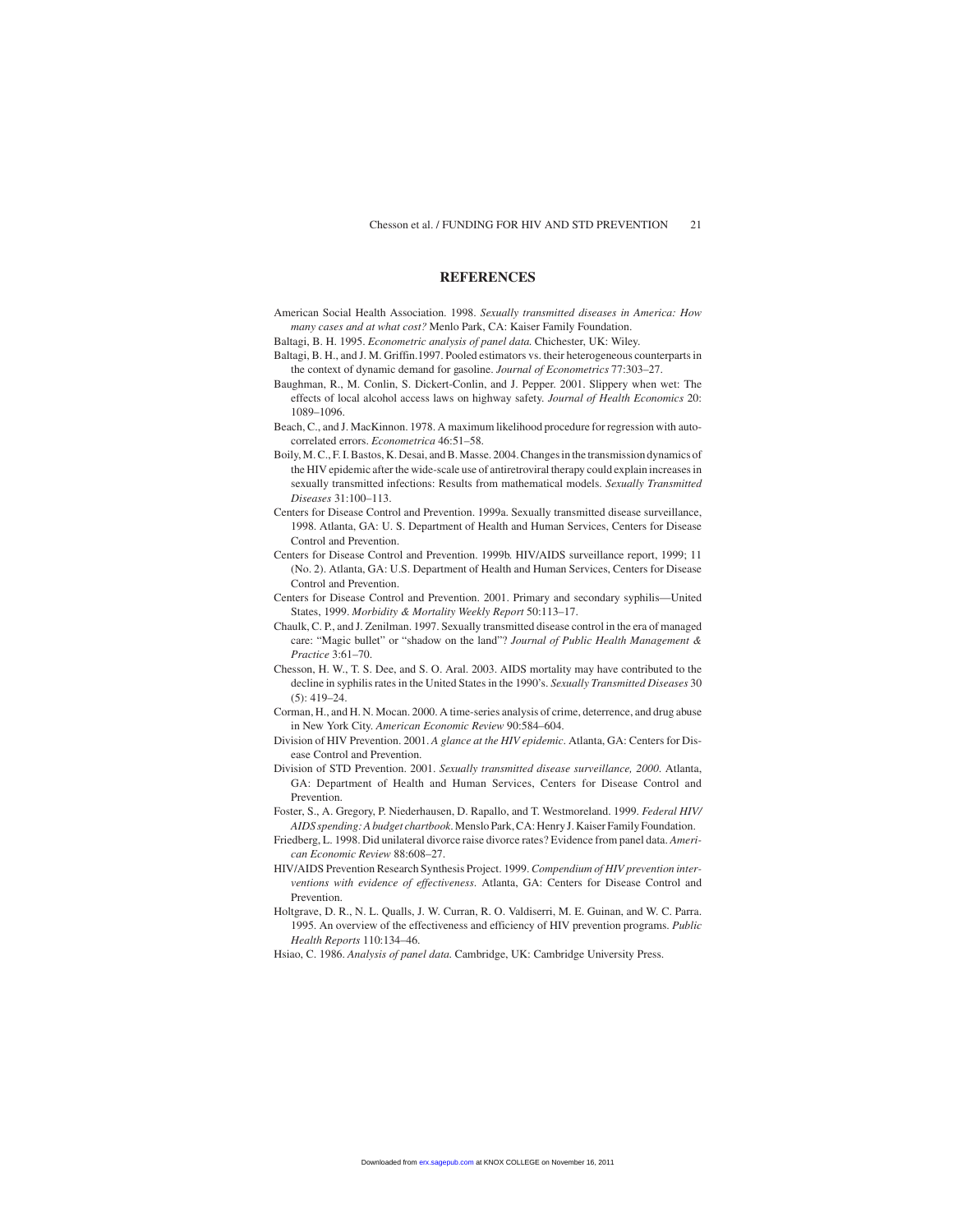- Institute of Medicine. 1997. *The hidden epidemic: Confronting sexually transmitted diseases*. Washington, DC: National Academy Press.
- Institute of Medicine. 2001. *No time to lose: Getting more from HIV prevention*. Washington, DC: National Academy Press.
- Johnson, W. D., L. V. Hedges, G. Ramirez, S. Semaan, L. R. Norman, E. Sogolow, M. D. Sweat, and R. M. Diaz. 2002. HIV prevention research for men who have sex with men: A systematic review and meta-analysis. *Journal of Acquired Immune Deficiency Syndromes* 30 Suppl. no. 1:S118–29.
- Kamb, M. L., M. Fishbein, J. M. Douglas, Jr., F. Rhodes, J. Rogers, G. Bolan, J. Zenilman, T. Hoxworth, C. K. Malotte, M. Iatesta, C. Kent, A. Lentz, S. Graziano, R. H. Byers, and T. A. Peterman. 1998. Efficacy of risk-reduction counseling to prevent human immunodeficiency virus and sexually transmitted diseases: A randomized controlled trial. Project RESPECT Study Group. *Journal of the American Medical Association* 280:1161–67.
- Kennedy, P. 1998. *A guide to econometrics*. 4th ed. Cambridge, MA: MIT Press.
- Leigh, B. C., and R. Stall. 1993. Substance use and risky sexual behavior for exposure to HIV. Issues in methodology, interpretation, and prevention.*American Psychologist* 48:1035–45.
- Mullen, P. D., G. Ramirez, D. Strouse, L. V. Hedges, and E. Sogolow. 2002. Meta-analysis of the effects of behavioral HIV prevention interventions on the sexual risk behavior of sexually experienced adolescents in controlled studies in the United States. *Journal of Acquired Immune Deficiency Syndromes* 30 Suppl. no. 1:S94–105.
- Nephew, T. M., G. D. Williams, F. S. Stinson, K. Nguyen, and M. C. Dufour. 2000. Surveillance report number 55: Apparent per capita alcohol consumption: National, state, and regional trends, 1997–98. Bethesda, MD: National Institute on Alcohol Abuse and Alcoholism, Division of Biometry and Epidemiology.
- Neumann, M. S., W. D. Johnson, S. Semaan, S. A. Flores, G. Peersman, L. V. Hedges, and E. Sogolow. 2002. Review and meta-analysis of HIV Prevention intervention research for heterosexual adult populations in the United States. *Journal of Acquired Immune Deficiency Syndromes* 30 Suppl. no. 1:S106–17.
- Newey, W., and K. West. 1987. A simple positive semi-definite, heteroskedasticity and autocorrelation consistent covariance matrix. *Econometrica* 55:703–08.
- Nickell, S. 1981. Biases in dynamic models with fixed effects. *Econometrica* 49:1417–26.
- Oakley, A., D. Fullerton, and J. Holland. 1995. Behavioural interventions for HIV/AIDS prevention. *AIDS* 9:479–86.
- Semaan, S., D. C. Des Jarlais, E. Sogolow, W. D. Johnson, L. V. Hedges, G. Ramirez, S. A. Flores, L. Norman, M. D. Sweat, and R. Needle. 2002. A meta-analysis of the effect of HIV prevention interventions on the sex behaviors of drug users in the United States. *Journal of Acquired Immune Deficiency Syndromes* 30 Suppl. no. 1:S73–93.
- Siegel, J. E. 1997. Estimates of the economic burden of STDs: Review of the literature with updates. In *The hidden epidemic: Confronting sexually transmitted diseases*, edited by T. R. Eng and W. T. Butler, 330–56. Washington, DC: National Academy Press.
- Shain, R. N., J. M. Piper, E. R. Newton, S. T. Perdue, R. Ramos, J. D. Champion, and F. A. Guerra. 1999. A randomized, controlled trial of a behavioral intervention to prevent sexually transmitted disease among minority women.*New England Journal of Medicine* 340:93–100.
- Stephenson, J. M., J. Imrie, and S. R. Sutton. 2000. Rigorous trials of sexual behaviour interventions in STD/HIV prevention: What can we learn from them? *AIDS* 14 Suppl. no. 3:S115– 124.
- Orzechowski, W., and R. Walker. 2003. *The tax burden on tobacco—Historical compilation*. Volume 38. Arlington, VA: Orzechowski and Walker Consulting.